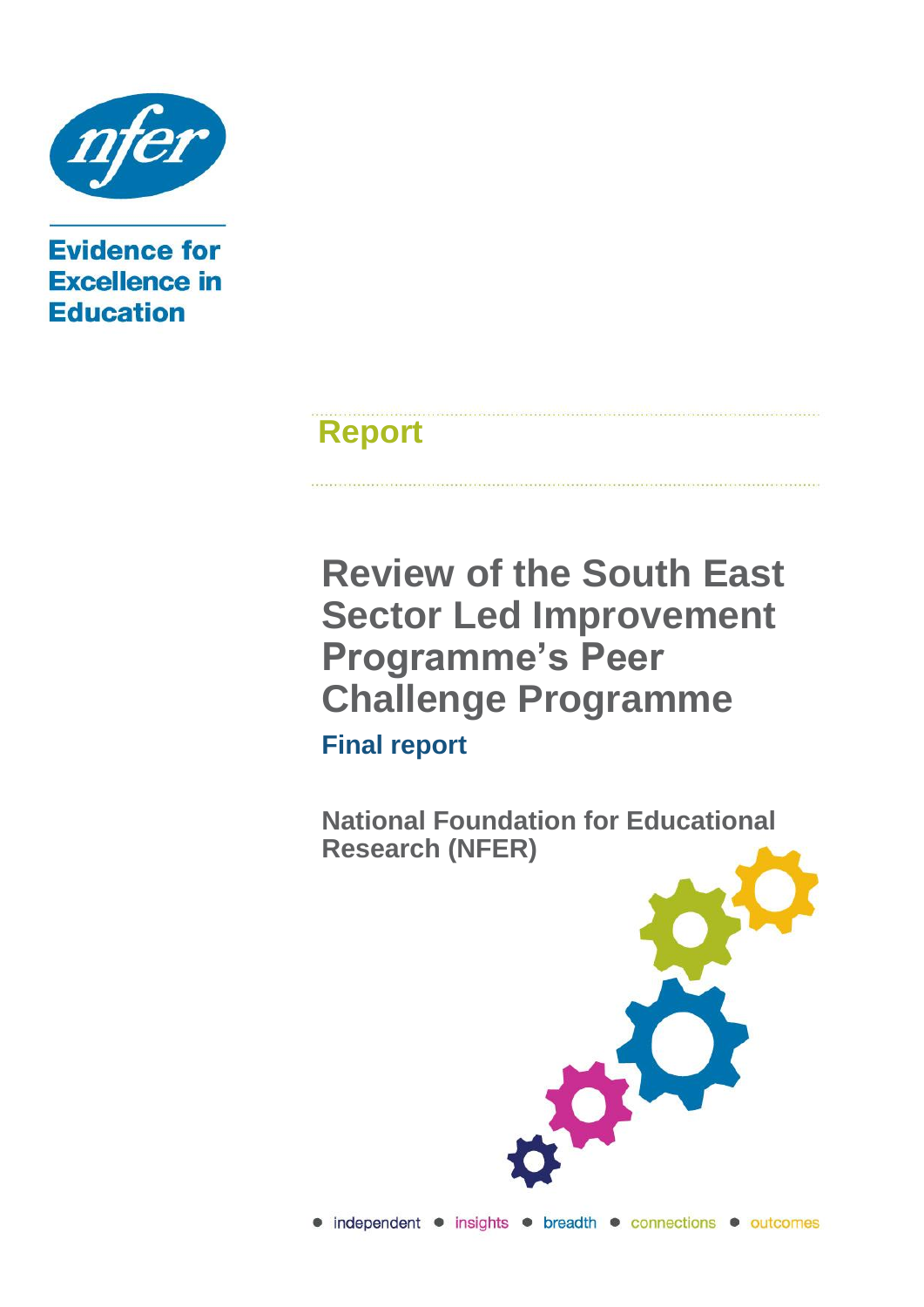# **Review of the South East Sector Led Improvement Programme's Peer Challenge Programme**

**Richard White Shona MacLeod Fiona Walker**

> Published in March 2015 By the National Foundation for Educational Research, The Mere, Upton Park, Slough, Berkshire SL1 2DQ [www.nfer.ac.uk](http://www.nfer.ac.uk/)

> © 2014 National Foundation for Educational Research Registered Charity No. 313392

ISBN 978-1-910008-57-7

**How to cite this publication:** White, R., MacLeod, S. and Walker, F. (2015). *Review of the South East Sector Led Improvement Programme's Peer Challenge Programme*. Slough: NFER.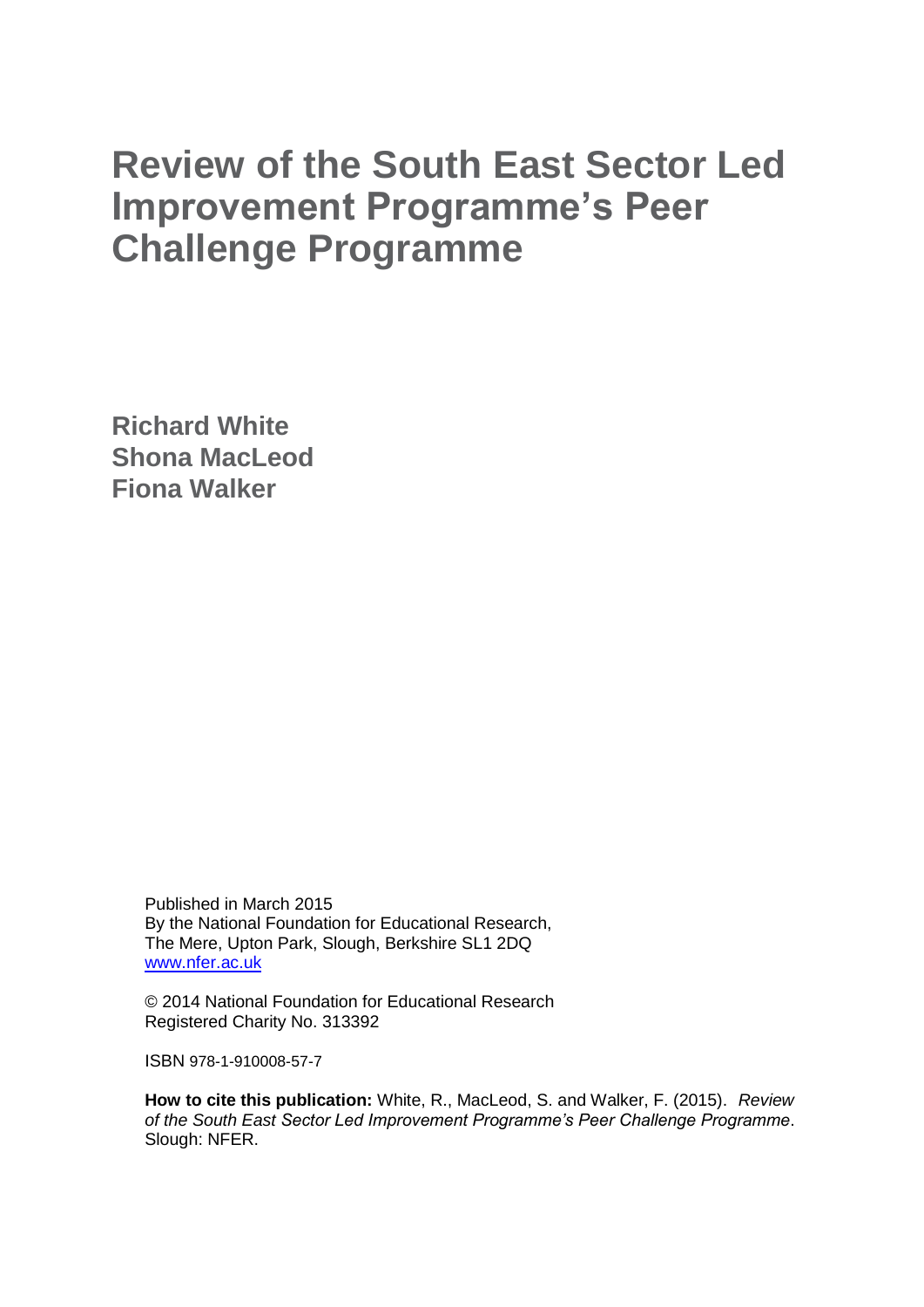## **Contents**

|                                                                                                                      | <b>Executive summary</b>                                                                                                                                                                            | V                   |
|----------------------------------------------------------------------------------------------------------------------|-----------------------------------------------------------------------------------------------------------------------------------------------------------------------------------------------------|---------------------|
| 1                                                                                                                    | <b>Introduction</b>                                                                                                                                                                                 | 1                   |
| $\overline{2}$                                                                                                       | <b>Reasons for involvement in the Peer Challenge Programme</b>                                                                                                                                      | $\mathbf{2}$        |
|                                                                                                                      | 2.1 What are the key motivations for involvement in the Peer Challenge Programme? 2<br>2.2 How does the peer challenge process fit with LAs' self assessment processes and<br>improvement journeys? | 4                   |
| $\overline{\mathbf{3}}$                                                                                              | The benefits of involvement in the peer challenge process                                                                                                                                           | 6                   |
|                                                                                                                      | 3.1 What did hosts value and gain from being involved in the process?<br>3.2 What did visitors value and gain from being involved in the process?                                                   | 6<br>$\overline{7}$ |
| 4                                                                                                                    | The effective elements of the Peer Challenge Programme                                                                                                                                              | 9                   |
|                                                                                                                      | 4.1 What were the key elements underpinning the effectiveness of the peer challenge<br>process?                                                                                                     | 9                   |
|                                                                                                                      | 4.2 What were the key challenges associated with the peer challenge process?                                                                                                                        | 13                  |
| 5<br>What evidence is there to suggest that involvement in the Peer Challenge<br>Programme makes a difference?<br>15 |                                                                                                                                                                                                     |                     |
| 6                                                                                                                    | <b>Opportunities for further development and conclusions</b>                                                                                                                                        | 17                  |
|                                                                                                                      | 6.1 Opportunities for further development<br>6.2 Conclusions                                                                                                                                        | 17<br>18            |
| 7                                                                                                                    | <b>References</b>                                                                                                                                                                                   | 19                  |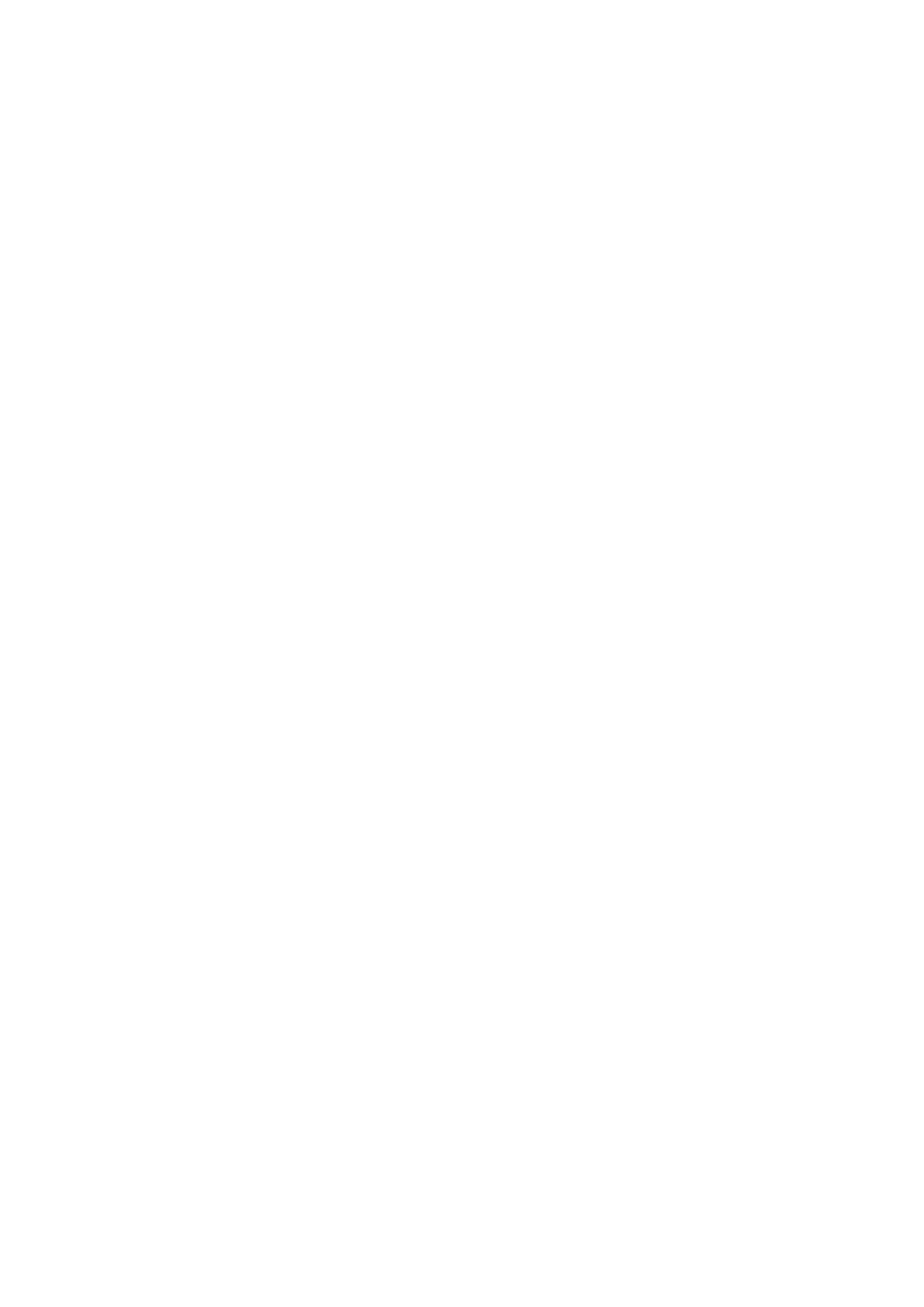## <span id="page-4-0"></span>Executive summary

A review of the Peer Challenge Programme was conducted by the National Foundation for Educational Research (NFER) between October 2014 and January 2015, on behalf of the South East Sector Led Improvement Programme (SESLIP). The review aimed to provide a qualitative narrative of the Peer Challenge programme and explored the: reasons for, and benefits of, local authorities' involvement; the programme's effective aspects; the impact, if any, of participation in the Programme; and whether any aspects could be improved.

## **Key motivations for involvement in the Peer Challenge Programme.**

As a host (receiving a peer challenge), local authorities' motivations included the opportunity to: benefit from expert external input into a specific issue requiring improvement; support and develop the general culture and practice of improvement; and provide external validation and affirmation of improvement approaches. As a visitor (a member of the team visiting another local authority to conduct a peer challenge), local authorities' motivations included the opportunity to: facilitate professional development opportunities; and acquire knowledge and experience.

## **Benefits of involvement in the Peer Challenge Programme**

As a host, local authorities benefited from: the chance to be open to, and involved in, independent, but relevant scrutiny; receiving valuable external perspectives from an appropriately skilled and experienced team; the support for reflective practice opportunities; and developing new links with professionals in the same role in other local authorities. As a visitor, local authorities benefited from personal and professional opportunities and experiences.

## **Effective elements of the process of the Peer Challenge Programme**

The effective elements of the process included the: characteristics and composition of participants; availability of perspectives from multiple local authorities; clear communication between DCSs prior to visits; clarity and focus of the parameters of the challenge; investment of time and energy in preparing for and conducting a challenge; and the feedback and post visit-follow up activities.

## **Impact of the Peer Challenge Programme**

The outcomes of the Peer Challenge Programme have been used by local authorities to 1) strengthen the basis for, or corroborate, decisions they planned to take in relation to their improvement journeys and 2) restructure or redesign of elements of the systems or services provided to children and young people.

## **Conclusion and opportunities for further development**

The Peer Challenge Programme is regarded as a highly valuable process which provides unique practical and expert insights that can be tailored to individual local authorities' improvement journeys. Suggestions to develop the Programme in future focus on: changes to practical or administrative aspects of the Programme and options to capture and share the learning from the Programme.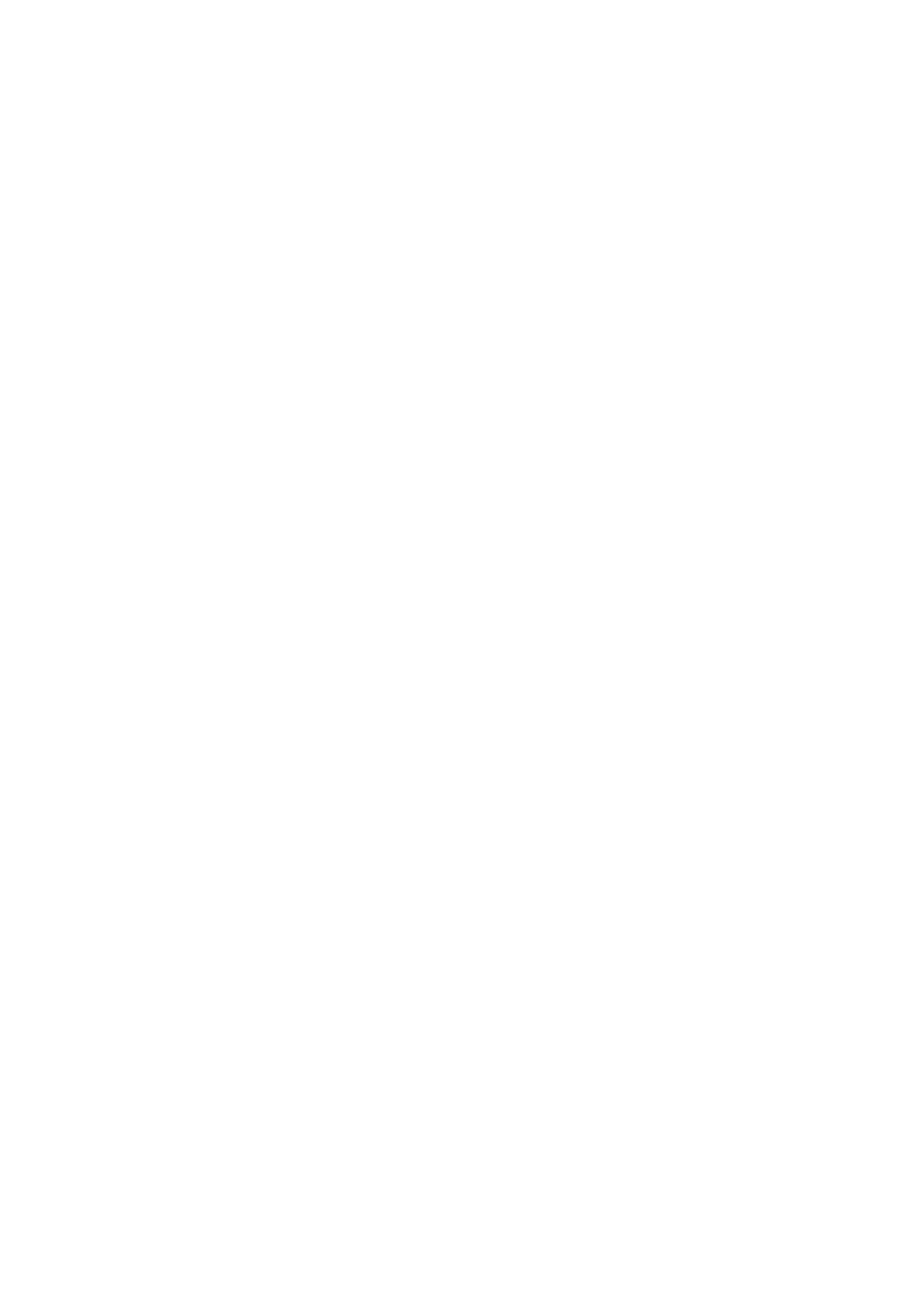## <span id="page-6-0"></span>1 Introduction

In October 2014, the South East Sector Led Improvement Programme (SESLIP) commissioned the National Foundation for Educational Research (NFER) to conduct an independent review of the Peer Challenge Programme available to the nineteen local authorities which subscribe to SESLIP.

The purpose of the review is to support Directors of Children's Services (DCS) to understand the value of, and ongoing need for, peer challenge and to contribute to SESLIP's future decisions regarding the services they offer. The review aims to provide a qualitative narrative of the Peer Challenge Programme to capture Directors of Children's Services' (DCSs) views of its effectiveness and impact on children and young people as well as local authority participants.

The review is based on telephone consultations with eleven SESLIP member DCSs. The consultations explored the:

- reasons for, and benefits of, local authorities' involvement in the Peer Challenge  $\bullet$ Programme
- elements of the process that are perceived to be effective  $\bullet$
- impact of local authorities' participation in the Peer Challenge Programme
- whether any aspects could be improved.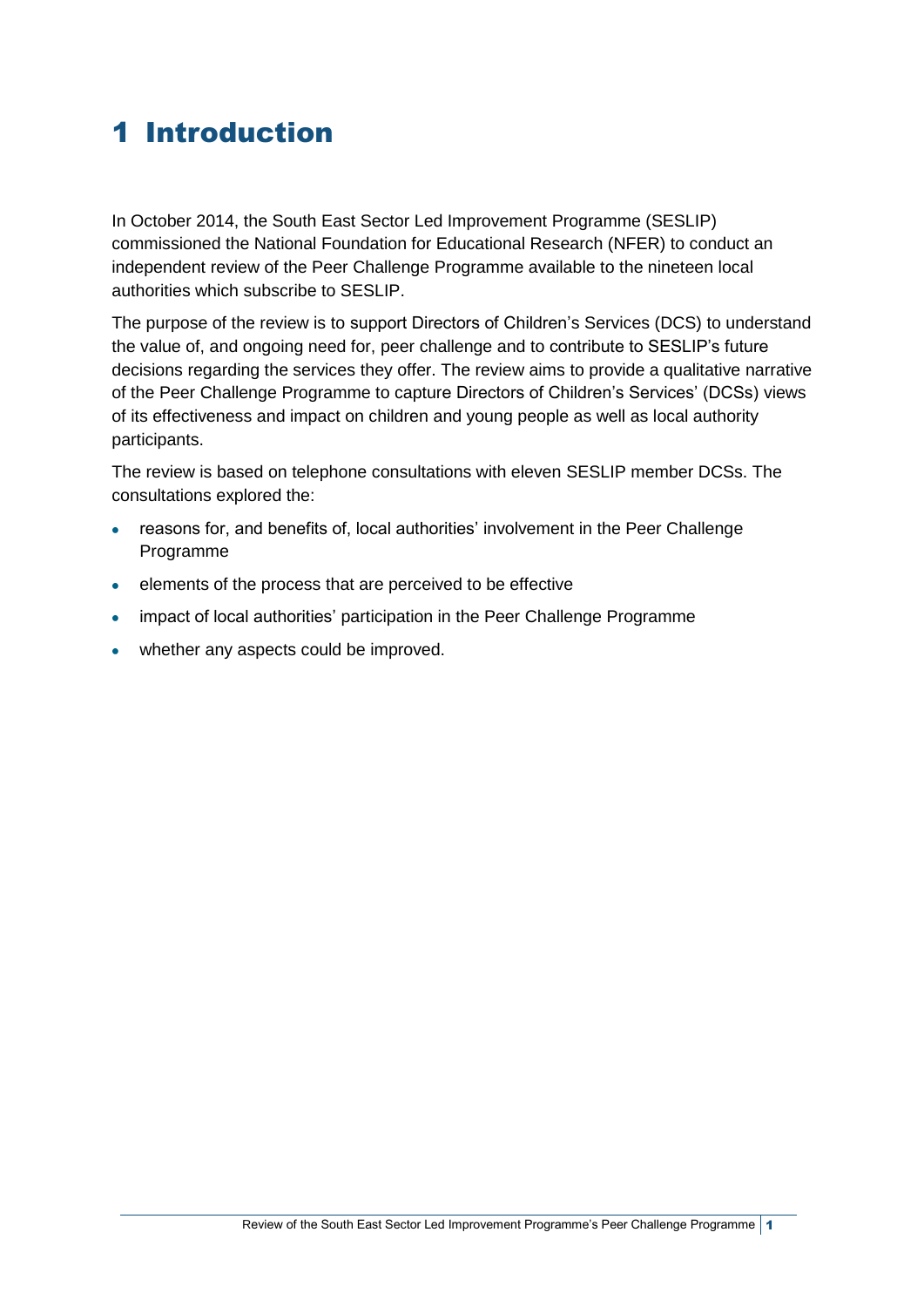## <span id="page-7-0"></span>2 Reasons for involvement in the Peer Challenge Programme

## <span id="page-7-1"></span>2.1 What are the key motivations for involvement in the Peer Challenge Programme?

A range of individual motivations were highlighted by DCSs, from the perspective of participating in the Peer Challenge Programme as a host local authority (receiving a peer challenge) and as a visitor (a member of the team visiting another local authority to conduct a peer challenge).

2.1.1 Motivation to get involved as a host local authority

## **To benefit from expert external input into a specific issue requiring improvement**

Peer challenge provided the opportunity to draw in knowledge and expertise from other local authorities (LAs) to support developments in specified areas of service delivery or performance **already identified** as being of concern or requiring improvement. Peer challenge was viewed as a means of consultancy input to add a '*fresh pair of eyes'* dimension and provide a steer for the host to enhance and take their own improvement efforts to the next level.

*Peer challenge is helpful to help unpick something where you've reached the end of your own resources – independent view on an issue which is troubling you.*

*I want the opportunity for external people to come in and have a look – they will give a different view, or have a different perspective.*

*We were looking for something that would give us some feedback around our strengths and secondly help us in terms of ideas around improvement.*

*We have picked areas* [in which] *we have thought that we needed to make improvements or we thought that there would be challenges around certain things*.

Interviewees were also motivated to engage in the process to help their local authorities **proactively** prepare for changes and developments, as well as to assess progress made to date. For example, to prepare for changes that might be necessary to meet requirements of changing policy contexts and reform agendas.

*I was looking for hints for how to speed up the process of getting ready for SEND reform.* 

2 Review of the South East Sector Led Improvement Programme's Peer Challenge Programme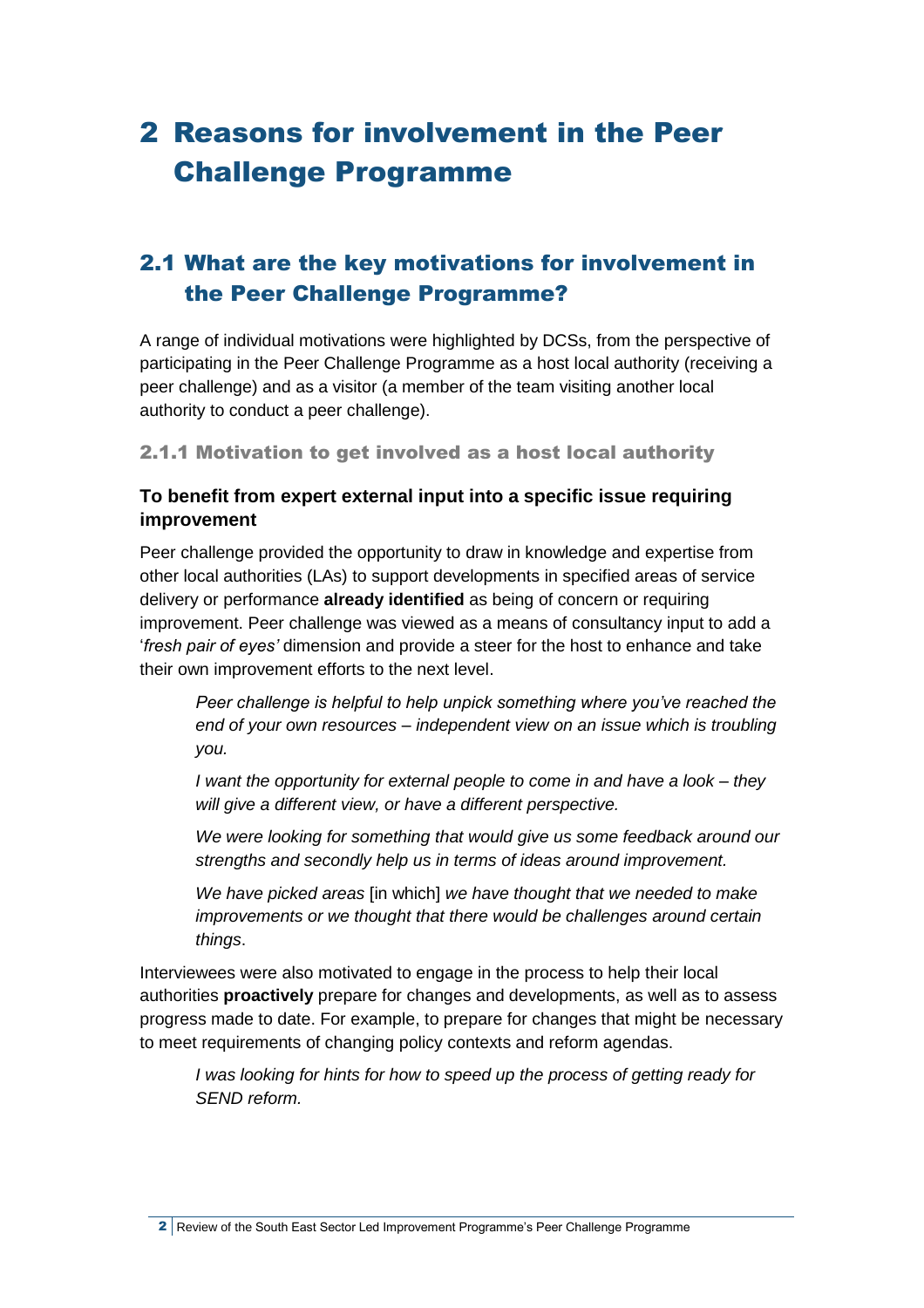## **To support and develop the general culture and practice of improvement**

Peer challenge was also used to encourage enhancements in the overall approach to improvement amongst staff, as one DCS explained 'I wanted to create a new culture of self awareness of self assessment'. Crucially, external input was seen as an effective vehicle for encouraging reflective practice.

*We use it as an opportunity to get managers and practitioners to find a way to think about what they are doing in such a way that they can present it to a whole group of people as a package. It's an opportunity for them to reflect, present and hear back from, and have constructive challenge from, their peers.*

## **To provide external validation and affirmation of improvement approaches**

DCSs were motivated to engage in peer challenges because of the value of external validation to help contextualise both the nature of the perceived issue or problem and the response put in place. Hence peer challenge was attractive as a means of assessing the validity of concerns about performance and service delivery issues identified by senior managers and then as a means of evaluating their consequent actions and approaches to improvement put in place.

*We wanted assurance that we weren't totally off the wall with what we're doing.*

*There are two very good reasons for using the peer challenge process (i) to explore what should our strategy be? How can you help us with that? (ii) we've got a strategy in place, now tell us how we're doing.*

*We saw the opportunity of the peer challenge to come in and check, from an external perspective,...where we were at that* [point]*. The other thing is also to bring in ideas of people who have worked in other authorities in different ways. They reinforced a lot of things that we already knew were the case.*

2.1.2 Motivation for involvement as a (visitor) peer challenger

### **To facilitate professional development opportunities**

Leading or participating in a peer challenge team was seen as a valuable opportunity for professional development and skill acquisition. It also provided an opportunity to work alongside individuals held in high regard within the sector.

*My goal was to learn how to do a peer review in a way that didn't make people defensive – that wouldn't get the job done, it would just close the system down.*

*I wanted the experience. I knew people who had done it and wanted to try myself.*

*Would be good to work with someone I really like and whose professional practice I really respect – I will learn more from that.*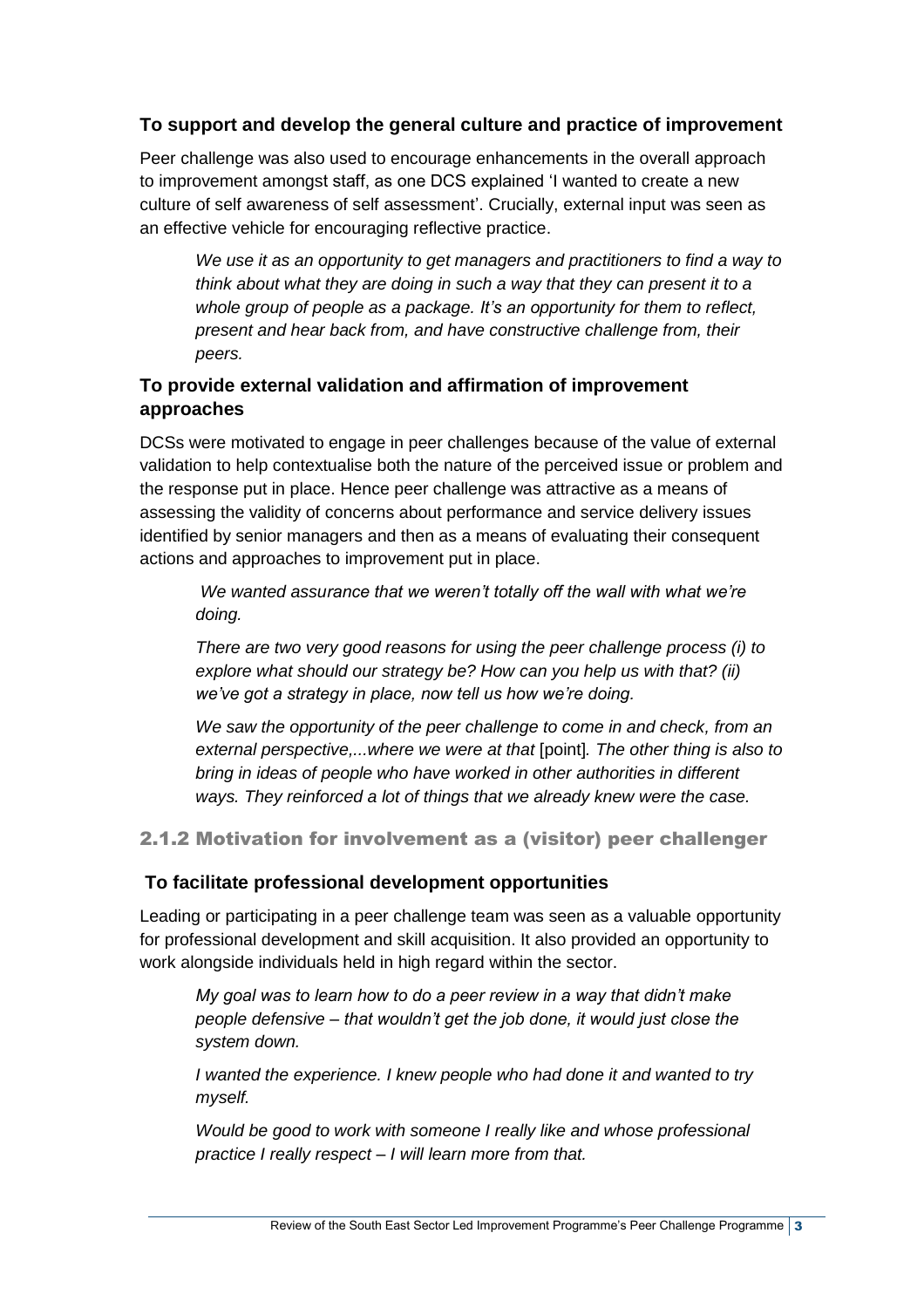*In terms of staff joining [peer challenges]...I see that really as part of people's CPD, the feedback is they learn a great amount...it gives people time to reflect on what is happening 'back at the ranch' in terms of understanding where our organisation and services are, giving reflection, comparing and contrasting.*

## **To acquire knowledge and experience**

People were also motivated to engage with the Peer Challenge Programme because of the opportunities to acquire knowledge and information through exposure to different ways of working in other LAs. The process also allows members of the visiting team to see firsthand the consequences of following, or not following, a particular direction or course of action, as well as offering a benchmark against which their own situation could be considered.

*I wanted to be able to take the learning back to the ranch - a double win situation. I learned a lot about things that work well and things that are not working so well – I was able to take back some ideas, and also was very reassured that some of the ways we're doing stuff, which is different, is the right direction of travel.*

*They have all come back with good ideas and one of the things that I have encouraged them to do is, when they are part of a visiting team, going to another authority to bring two or three ideas back and then implement one of them*.

*I think that they are really powerful learning tools both for the people conducting the peer review and of course those authorities who are receiving it as well. So I see the benefit on both sides.*

## <span id="page-9-0"></span>2.2 How does the peer challenge process fit with LAs' self assessment processes and improvement journeys?

The peer challenge process was generally seen to be compatible with, and complement, (without duplicating), other elements of improvement strategies and approaches underway across the LAs.

### **Compatibility**

The ethos/character of the peer challenge, (in that it was not deficit orientated), was a key element of compatibility, and was closely aligned with the cross sector sharing idea, already embedded in many LA's approaches to improvement. Compatibility also stemmed from the level of ownership and control DCSs had over the process: it was not imposed from outside; the areas chosen for challenge were identified from within the LA itself; it was conducted at a time that was most appropriate; and the challenge was undertaken by practitioners currently working in local authorities. The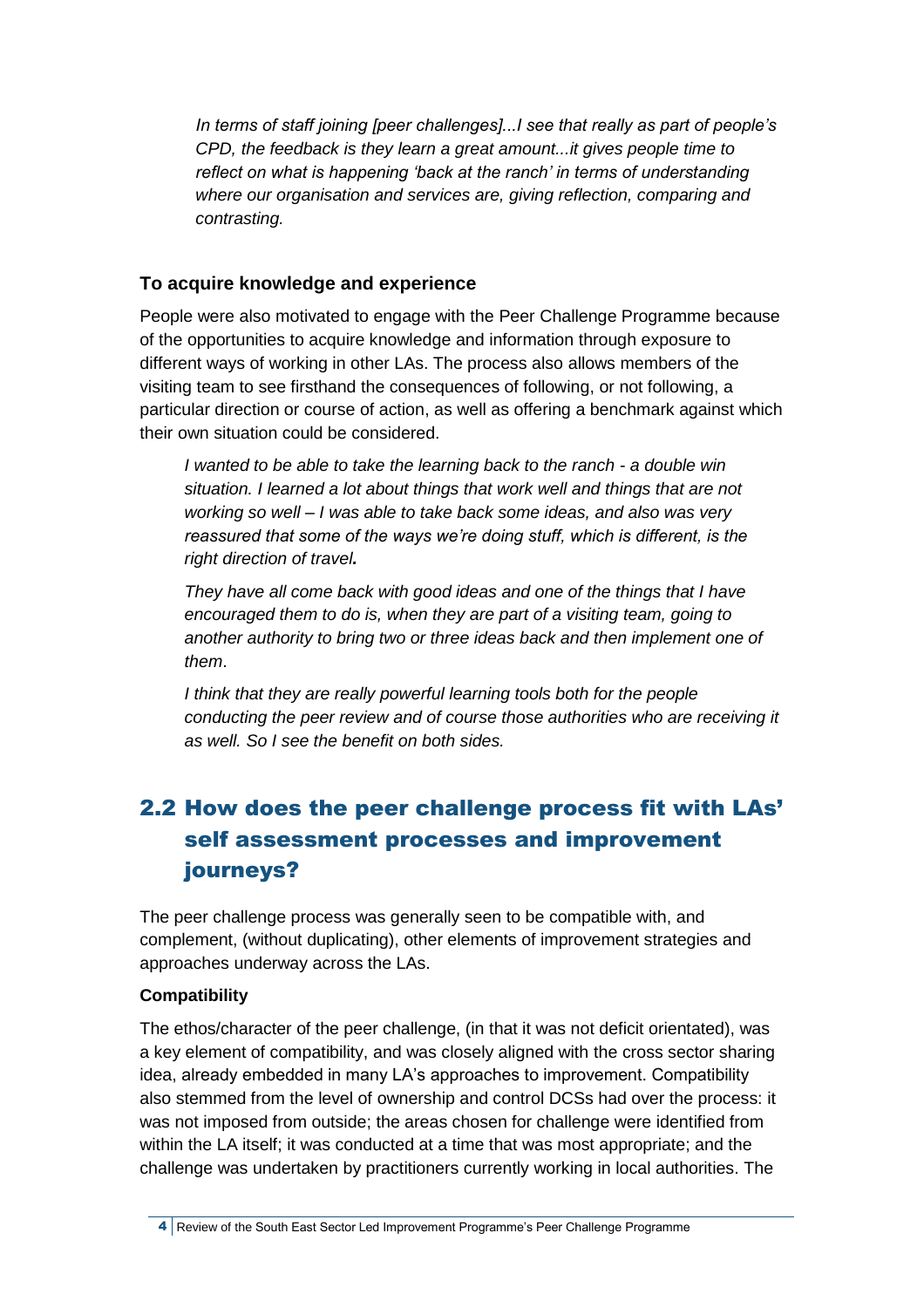ethos of peer challenge was said to be seen as part of the culture of the organisation in its approach to improvement.

*It is about being rigorous in a way that is kind, rather than in a way that is about trying to show one-upmanship – not trying to catch people out*.

*It is compatible because it is controlled consultancy type analysis from people I know and trust. I don't need an additional attack – I'm fighting on too many fronts as it is.* 

*I think that it has become embedded within my team. We haven't just picked areas that are struggling, we have picked areas that are strong as well. To think about how we can make them better.*

#### **Complementary**

The peer challenge complemented LA's improvement approaches through providing opportunities to learn from, and share ideas and experience – so visiting teams could reflect on their experiences in host LAs and use this when considering issues in their own LA. The completion of a self assessment form was seen to have wider tangible benefits, such as assisting preparation for Ofsted inspections.

*The people who are part of the teams have benefitted hugely because they have been in another local authority, they have found out what others are doing and that has had spin offs, so that the team that goes in has then benefited and been able to apply that learning in their local authority.*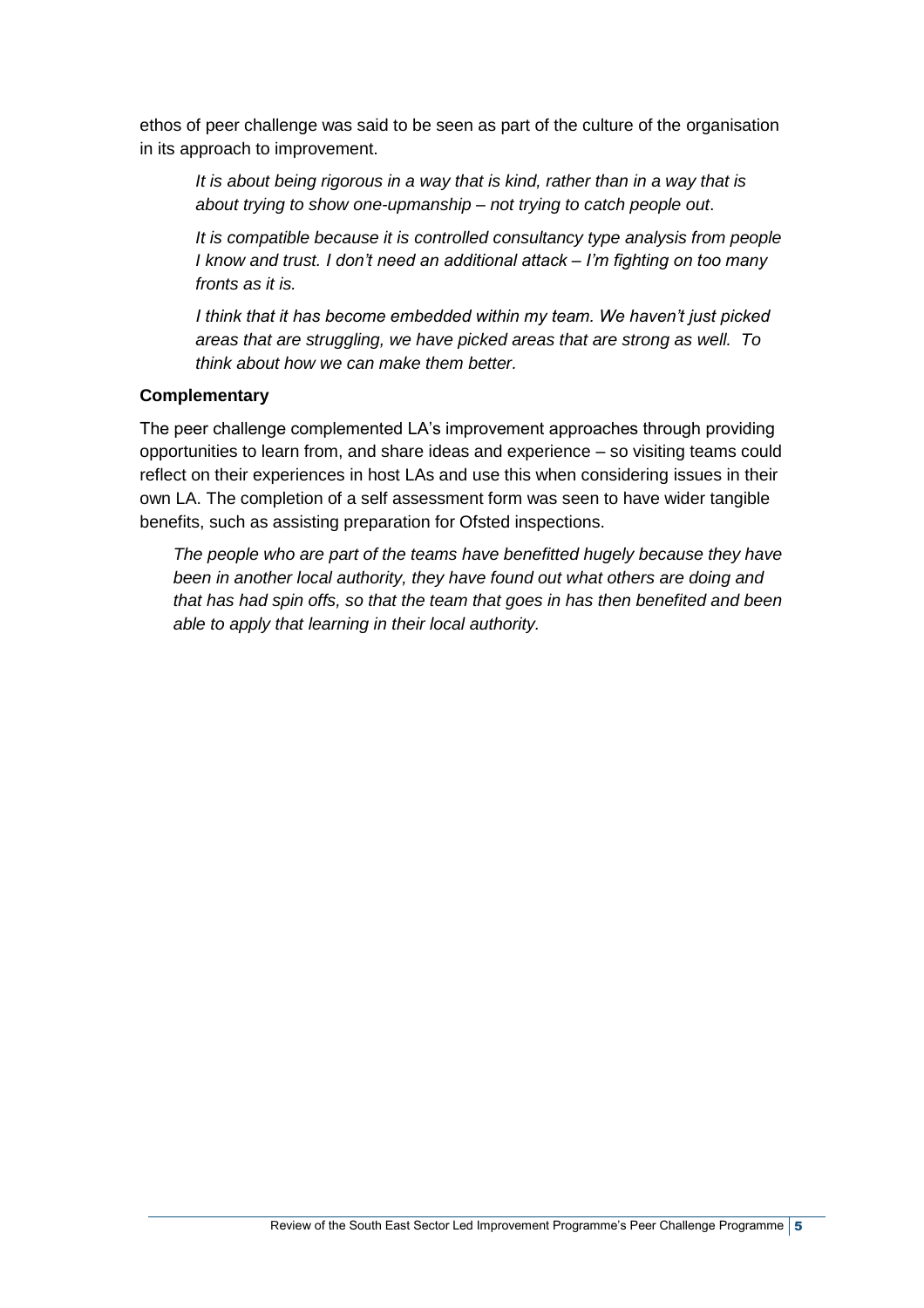## <span id="page-11-0"></span>3 The benefits of involvement in the peer challenge process

Interviewees highlighted their perceptions of the value and benefits derived from being involved in the peer challenge process. These generally mapped on to their core motivations for participation.

## <span id="page-11-1"></span>3.1 What did hosts value and gain from being involved in the process?

## **The chance to be open to, and involved in, independent, but relevant scrutiny**

The peer challenge gave recipients confidence that they were involved in a fair, open and robust challenge process. The fact that the challenge was being undertaken by *'*a trusted colleague rather than by Ofsted' provided the opportunity and appropriate forum to 'share as much as you want to share'*.* The level of ownership and control over the process, including the management of feedback and discretion over how to use the challenge findings, meant that participants felt they had been able to engage in an open and effective process.

*I found far more benefits than any disadvantages and the work that we have been doing as a result of the challenge has really benefited us, it has put a spot light on that area that we felt that we wanted to improve.*

*...for me a big advantage of a peer review or challenge process is that it is your peers and it is not an inspection programme. What is different with a peer challenge is you can be totally honest, so when they came here we were able to say "we don't think that we are doing this bit as well as we think we should, could you look at it a bit more and say to us whether you think that there is something missing".*

## **Receiving valuable external perspectives from an appropriately skilled and experienced team**

The process had enabled involvement in constructive, mature conversations that were non-threatening and realistic because of the common understandings and experiences of hosts and visitors. Peer challenge teams were seen to have relevant knowledge and expertise in the particular area and recipients benefitted from the 'fresh pair of eyes' approach.

*I just feel that it has added a huge amount of value to what you are doing because the* [peer challenges] *that we have had have helped us refocus the work that we have been doing and then it has benefited us because we have had information that we have then been able to use as part of our future planning and our future vision.*

<sup>6</sup> Review of the South East Sector Led Improvement Programme's Peer Challenge Programme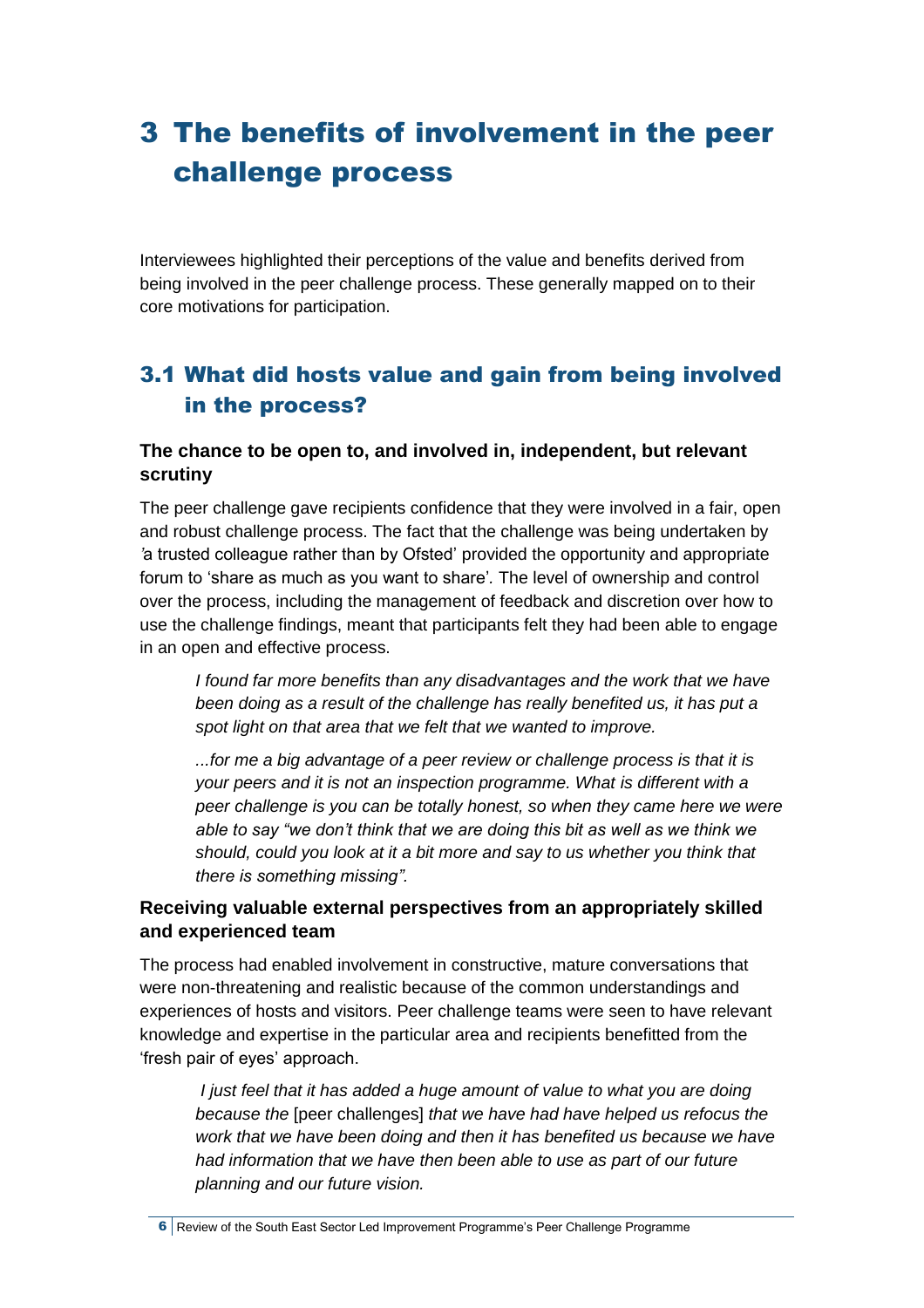*The main comments we have had reinforce a few key messages from the peer review process – we have had some fantastic feedback on what we need to do around* [a range of different] *services which we really felt was beneficial from our point of view.*

### **The support for reflective practice opportunities**

The structure and focus of peer challenges were seen to have contributed to improvements in the performance of those whose 'day job' it is to challenge themselves as it 'encourages people to be more outward looking, .. learning from elsewhere in terms of opportunities'. Recipients noted that the process had helped them develop their thinking to become more challenging of themselves. The opportunity for staff to undertake a self assessment exercise and to then take the feedback and work it into their wider improvement journey was seen as a key benefit.

*The peer challenge gave us the opportunity to re-frame our narrative and perspectives. We celebrated some* [specific service providers] *because of their excellent practice, but then we needed someone to come along and get us to think more about why they all don't operate like that.*

*You always see things differently. When you come back you can bring that experience with you directly... The discussions that you have as a team as well, you talk to different people and through those discussions you get into detail around aspects of practice, it is about what we would expect good practice to be.*

## **Developing new links with professionals in the same role in other local authorities**

The opportunity to develop new relationships and links with experts in other local authorities, possibly in similar roles, was considered beneficial by a number of interviewees.

*Connections within the local authorities was another benefit we gained from the peer challenge. Having someone in the know who is going through it is a very good support.*

## <span id="page-12-0"></span>3.2 What did visitors value and gain from being involved in the process?

#### **Personal and professional opportunities and experiences**

Peer challenges provided team leaders and members with significant professional development experiences and a chance to broaden their understanding of the diversity of local authority operating contexts and systems.

*In one peer challenge ... I took with me a colleague from this authority who had never done anything like that before and she definitely learned a lot. In each case, staff have come back with positives in terms of the learning and I think that is a really key professional development opportunity for staff, I think it is really useful for them to have that experience.*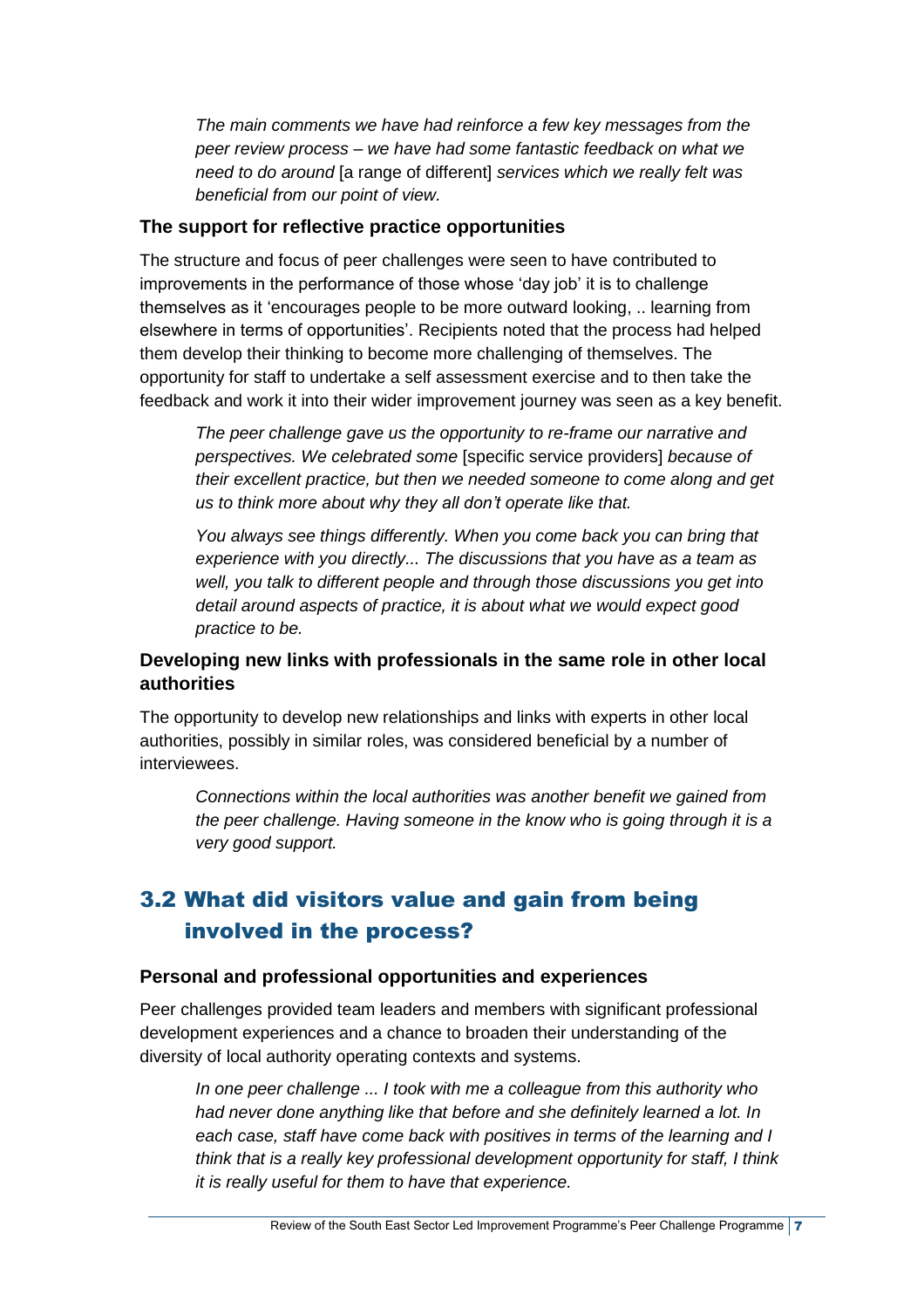*There is a bland assumption that local authorities are the same and operate the same. When you are doing these peer challenges you realise how different models are being utilised by other LAs.*

The comparative benefit of the peer challenge was described by one DCS who explained 'I would sacrifice conferences and training courses ahead of peer reviews. In terms of people's time, I think that they learn more from a peer review than they do a training course or conference'.

Several noted the value derived from the feeling of liberation and inspiration that came from being 'freed from their diaries' for a couple of days' to conduct the challenge and that 'it is an absolute joy actually, without the distraction of a big local authority, to get your chance to look at one specific area'. Others commented on the instructive and constructive elements of working in or leading a team of reviewers, (possibly not known to each other), to deliver a quality product at the end of the two days. This also had the potential benefit of supporting network development amongst peers.

*I've also found it immensely enjoyable too. It's a good way of getting to know DCS /ADs in other LAs. It's part of enriching your own network. The value of that should not be overlooked.*

Alongside the professional satisfaction in helping another local authority and/or DCS develop their improvement journey, several interviewees highlighted the sense of privilege they felt in being allowed the right of access to another LA's thinking and actions and the opportunity to immediately apply such experience and insights to their own LA/service.

*What you learn from being involved (as lead DCS) just gets absorbed into your thinking.* 

*Reflective practice opportunities are very valuable. It is almost default learning – you can't help but to apply what you're looking at back into your own systems and services.*

*A really good piece of immersion training – real time with immediacy attached to it.*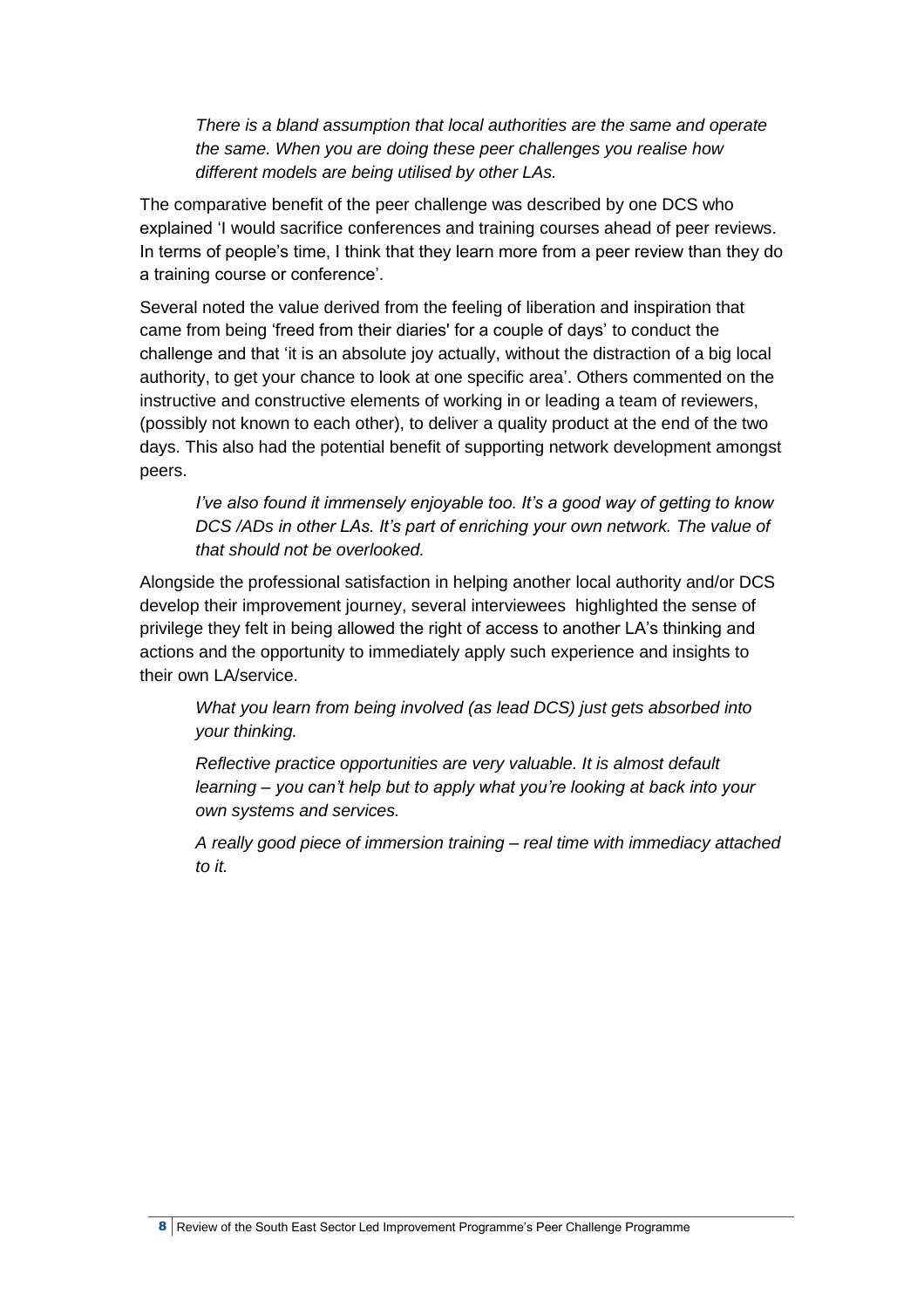# <span id="page-14-0"></span>4 The effective elements of the Peer Challenge Programme

A range of (generally inter-related) factors were identified as contributing to the effectiveness of a peer challenge falling into two broad areas: the people involved and elements of the process itself.

## <span id="page-14-1"></span>4.1 What were the key elements underpinning the effectiveness of the peer challenge process?

## **Characteristics and composition of participants**

Most interviewees stressed the importance of the characteristics, outlooks, experience and motivations of all participants in the peer challenge process. The fact that challenges were undertaken by peers was of central importance because of the shared experience, perspectives and understanding of working in similar contexts and environments. Peers with up-to-date knowledge, and DCSs 'who know what the current operating context is', were regarded key to the effectiveness of the process.

In turn, this supported a dialogue based on professional respect and trust which increased participants' confidence in the value of the outcomes of the process.

*I think you respect the other person and you value what they are about to tell you and what they might find.*

*I think that there is an element of trust, professional respect for each other's services, ...recognises that it is a two way process, ...and I think importantly it is that quality of that relationship you get through sharing quite professional stuff in a lot more detail which you would normally get through a training course or conference.*

It was also suggested that the challenge needs to be led 'by a DCS who honestly wants to help another colleague improve' and that the host DCS must 'honestly want to improve'. Value was added to the process when the lead reviewer brought specific expertise to the challenge and when the lead and team members were drawn from LAs who had recently undergone similar improvement journeys or were 'at the forefront of the reform agenda'.

Hence, securing the involvement of 'the right people' facilitated confidence and trust in the process, leading to greater transparency and openness ensuring the challenge was fit for purpose to support effective improvement in the host LA. As one DCS explained 'you want people with credibility and all of the things that we said, but it needs to be a mix [of people]... to be effective'. Many commented that knowing and trusting the lead reviewer led to a more relaxed review process, but also supported a rigorous and thorough challenge where a host could be comfortable, but not complacent, in the process.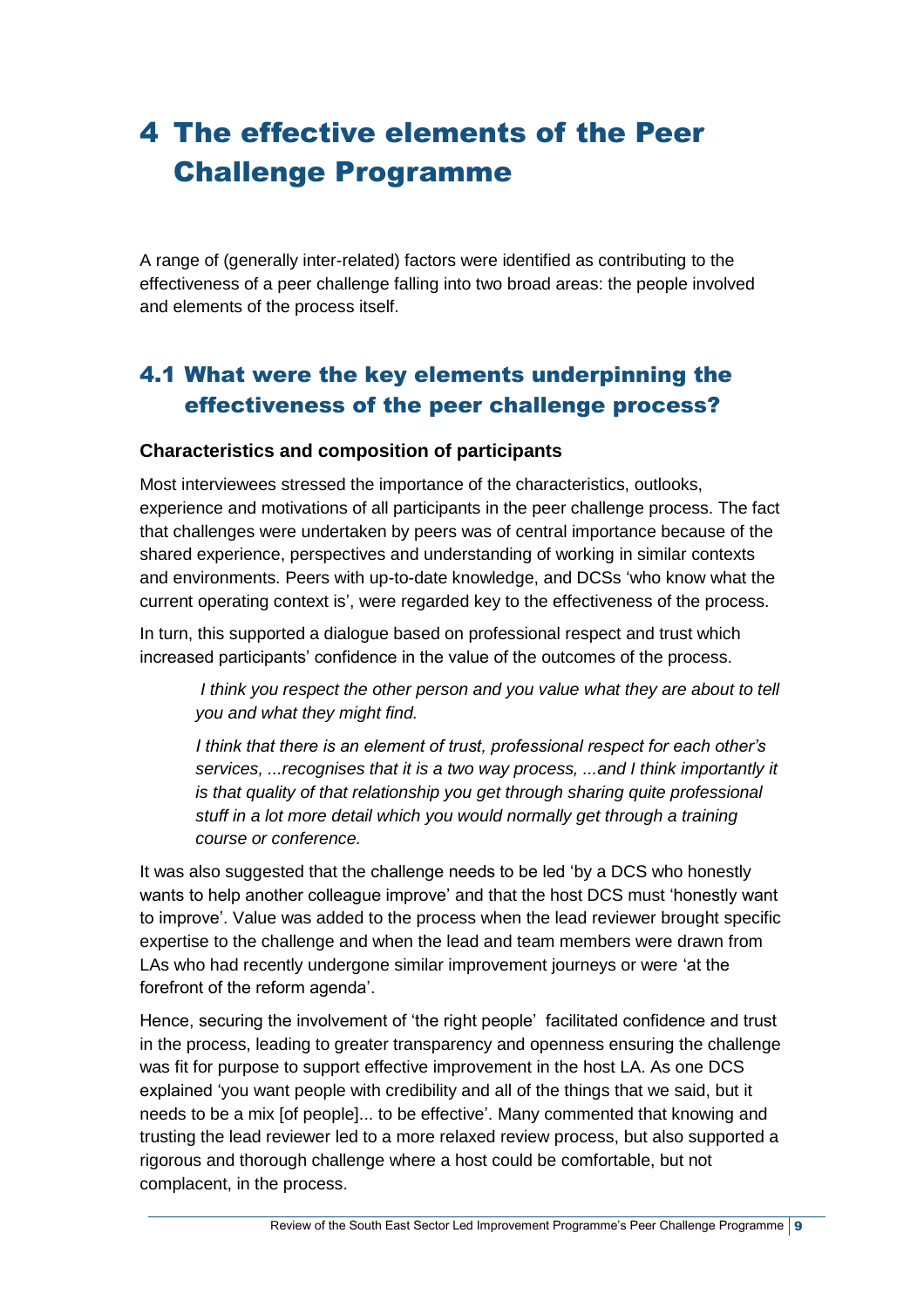*It was helpful we had someone we knew and trusted. A DCS I've known for years. I felt no anxiety whatsoever – I wasn't complacent, I didn't think he'd give us an easy ride. I knew I had someone coming who I trusted and valued. He brought with him an excellent team – they were very skilled.* 

*It works because of the pedigree* [of the] *challenge team, but not like Ofsted. The process is led by people in the field, asking intelligent questions. You can actually have a mature conversation – it is not like Ofsted where you are having to watch yourself the whole time – you can afford to introduce complexity and reality into the conversation.*

*You are getting in expert practitioners who are doing a job in another authority... they bring that experience and knowledge to the table and that is really important. I think that if you tried to assemble a team of three or four people with that sort of skill... you would find that hard to do. Also because they are doing the jobs they understand the issues that you are facing and the interplay of issues as well e.g. the fact that there might be new legislation that might be impacting on another.*

*I think there is a critical sort of friend type model here, where you have got somebody saying to you '*you could do more with this' *or '*this could be better' *rather than it being an inspection where you might not want to be so honest.*

Peer challenges worked well when they were effectively led and facilitated, and included pre-visit meetings to discuss what was to be done during the visit, timely review of relevant documents, and 'thoughtful creation of review teams based on personal interest and potential contribution to the challenge process. One team member noted that 'It felt like we were part of the process of deciding how our skills and expertise would be best used. It was collaborative leadership and decision making'.

Effectiveness also stemmed from the inclusion of, and commitment from, relevant partners and stakeholders involved. This entailed ensuring that a comprehensive range of people were consulted/spoken to during the challenge process, including service users as well as managers and practitioners, if appropriate to the challenge. Buy-in and commitment from partners was also seen as an important factor contributing to a successful challenge.

### **Perspectives from multiple local authorities**

A few interviewees highlighted the value of the visiting team being composed of a mix of peers from different local authorities. This was considered a strength as it offered the host team a breadth of insights and experiences from a range of local authorities.

*I think that the fact that there are four people from four different authorities is a real strength to the process as well and also you try to get a mix of seniority within that team and a mix of experiences in that team.*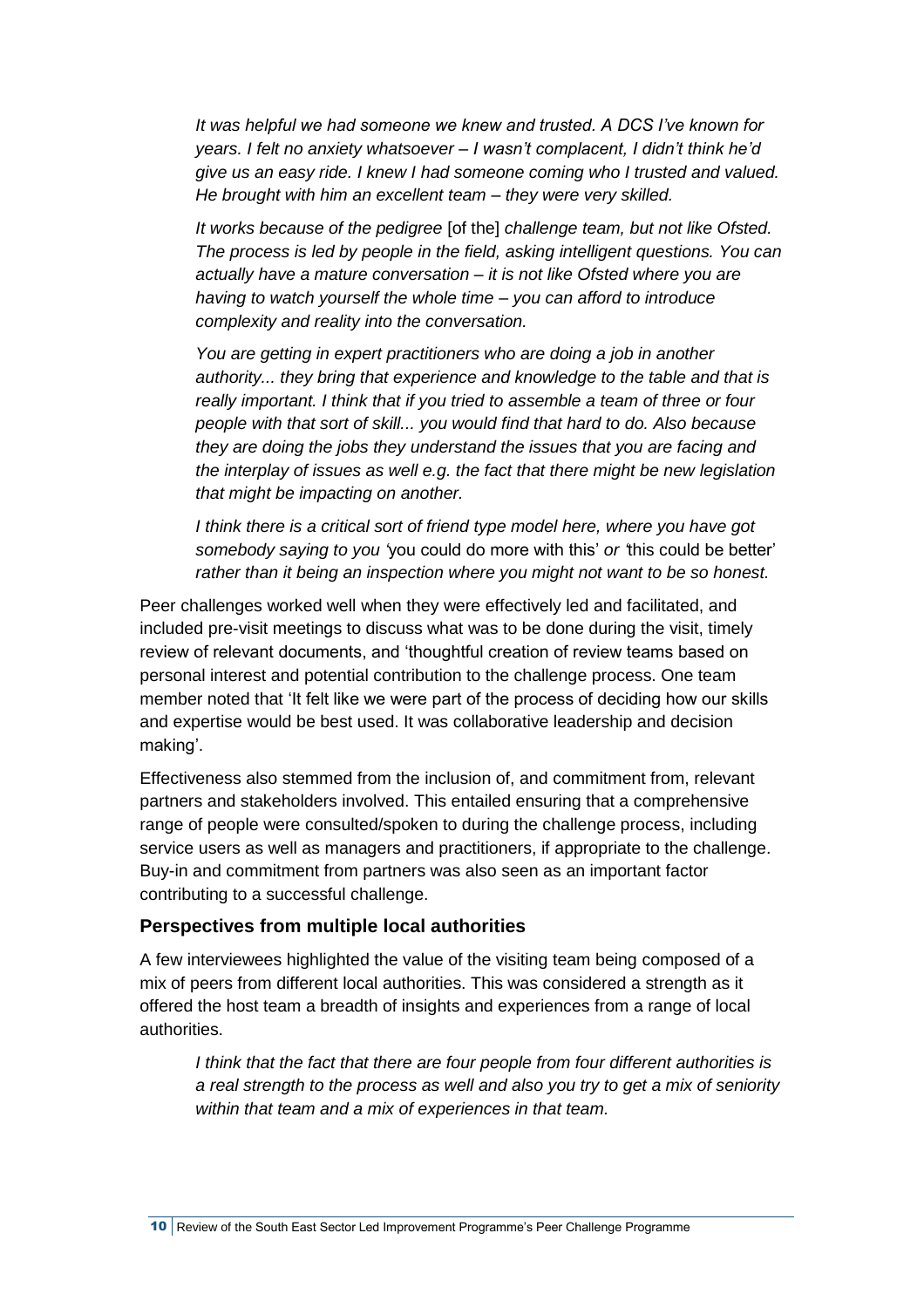*You've got multiple local authorities' perspectives in that two days...and it gives you a really good insight into what is going on in other places and whether that is transferable.*

### **Communication**

Pre-visit dialogue and communication between host and visiting DCS were critical in clarifying the purpose and intent of the challenge, the specifics of the area to be explored, and the intended outcomes of the challenge. One interviewee commented that 'the initial conversation with the DCS led me to exactly what it was they wanted me to look at. What do you want me to leave you with?' In this respect, it was also noted that the effectiveness and robustness of these conversations were more to do with the character and values of the DCS involved than the actual process of the challenge itself.

## **Clarity and focus**

The most effective peer challenges were those with a highly focussed level of enquiry, set out as clearly defined goals and intended outcomes from the visit. Preagreed decisions about the scope of the challenge and who would be involved were seen as key element of success. In this way, there was a general agreement that the challenge had to centre on a small number of tightly defined research questions which would be subject to high level, intense scrutiny throughout the visit so that 'you can really get under the skin of what you're looking at in two days'.

*It felt very privileged to be focussed on in that much detail – it's not often you get that intensity.*

*The biggest thing is to bring the question down to such a small scale, that you could say, well is it worth it? But a really narrow focus will help take people into different areas and really make them scrutinise what they're doing.*

*The challenge team was given clear direction about what the scope and purpose of the challenge was to be. We [host LA] knew that we were doing ok, but we knew that we had some stuck issues. The challenge was needed to help get beyond the sticking point to support continued attempts to improve the service.*

*I think the fact that, prior to the challenge taking place, the two DCSs will talk to each other in an open way around what the challenges are and through that, you then develop the area of focus.*

As a result of this clarity the learning process for all involved was improved as 'there is a joint learning and I struggle to see how you would get that without the nature of intensity of a peer challenge process'.

### **Investment of time and energy**

A successful challenge also depended on effective preparation – from the hosts and visitors. One interviewee commented that as a peer challenge can be seen as less urgent than an inspection it can fall by the wayside. However, it was deemed 'worth investing as much time in it as possible – if not, the peer challenge will not be flawed, but just won't be quite as strong'*.* In this context, providing the right amount of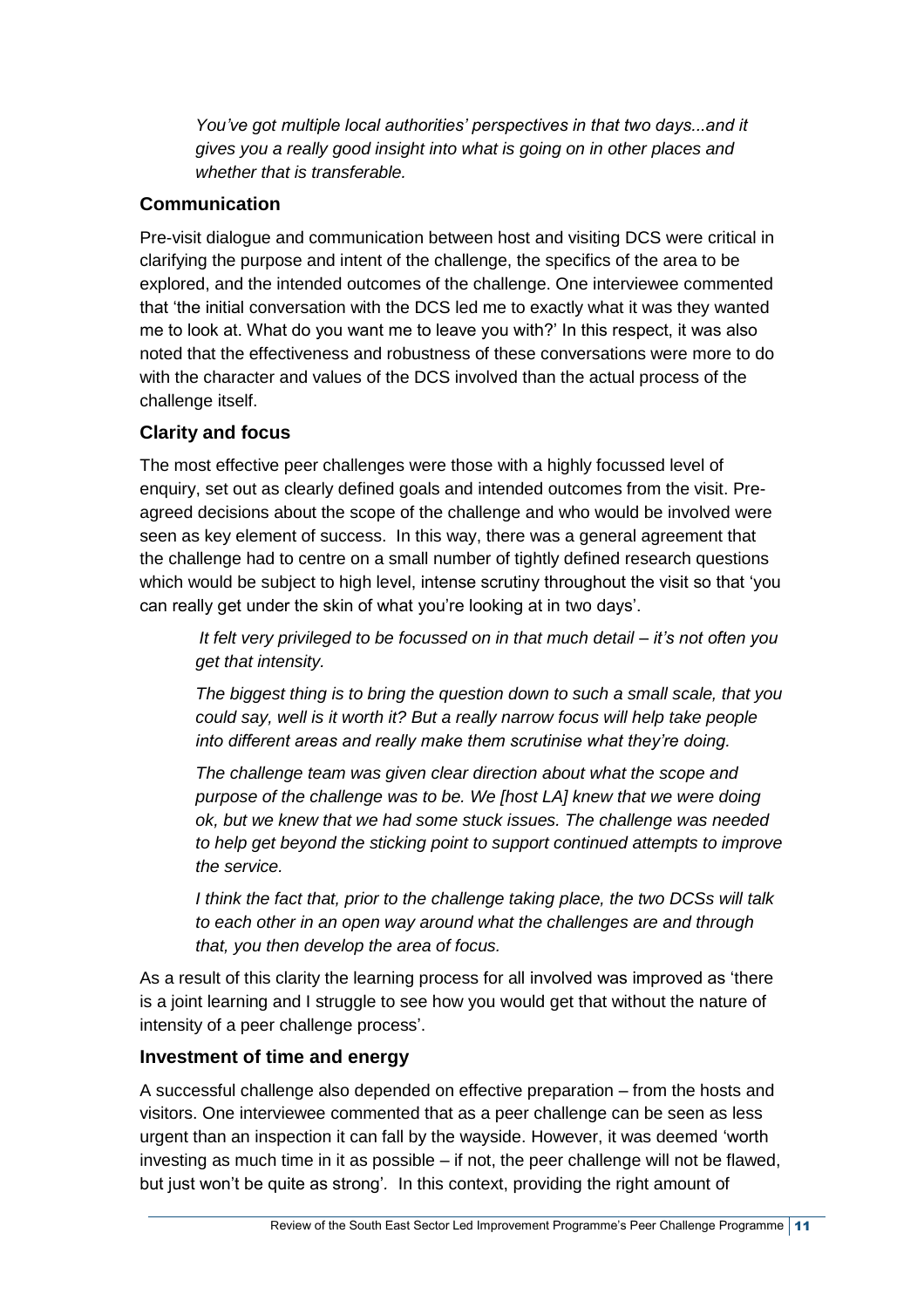appropriate information to the team prior to the visit was of central importance, as was the completion of a high quality self assessment. Both of these were seen as helping to take the challenge process to the next level.

*If the challenge team have to spend a lot of time learning stuff you already know, they won't have added very much value. The key is to tell them what you think you already know about your service, then the platform from which they start is different. They can then expose you to the things you didn't know or realise.*

*Having to write a self assessment was worth the effort as it helped me get to grips with the service and what needed to be done, so it was ready to meet its targets by the deadline.* 

*Places that use their self assessment really wisely get more out of the peer challenge – the self reflection piece is really useful.*

*It works best when the people being challenged take a long hard look at themselves first, and then present that long hard look for challenge – not someone coming in cold.*

*...when we have hosted* [peer challenges] *we have spent quite a bit of time and energy on what we want the time to look at....my view is that you have to help* [the visiting team] *by focusing on any areas that you want them to look at.*

*We have also done a self evaluation so that the host team have been given a self evaluation as well as the scoping document and I think with anything like this you get out as much as you put in, so by making sure that we are well prepared then I think that works.*

*That process of pulling everything together...had just revealed that we really haven't got that one key document that pulls it all together – so the mechanism has already started to show us something.*

#### **Feedback and post visit-follow up activities**

Feedback was presented in a variety of ways, and it was seen to be most effective when it was concise – either verbal or written (or via a PowerPoint presentation) with the headline finding mapping directly onto the key points of enquiry agreed prior to the visit. This was regarded as a good way of holding the process to account and makes sure it is useful to the host authority.

*At the end of the challenge the people who were leading it did a presentation and that had some areas that they said you might like to do some work in this area, you might like to think about this and that has made us reflect and every challenge that we have had we have had an action plan as a result of it.*

The principle of agreeing the format of feedback with the host DCS prior to the visit gave them a choice of how to discuss the findings as well as control of how the findings would be disseminated and acted upon.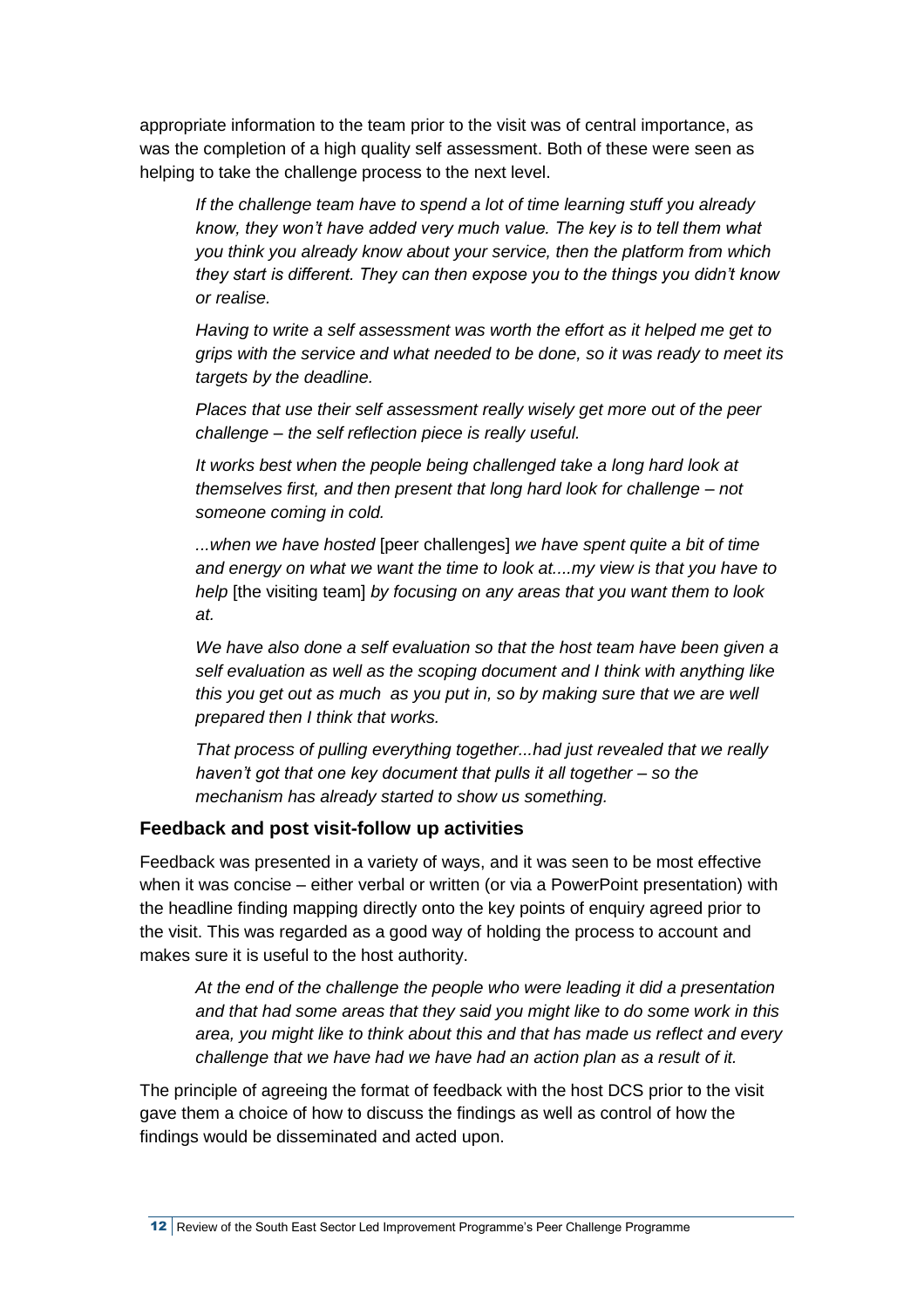Follow up visits were also seen as a useful part of the process, but not always applied, depending on the purpose of the challenge. Interviewees generally agreed, that if appropriate, these visits could help the host maintain engagement with the element of improvement addressed via the challenge, but there was a view that such visits should not be used to hold the host to account to check if the findings had been acted upon. It was felt that this could jeopardise the voluntary, reciprocal and opensprit of the peer challenge process. Suggesting that these visits were 'a more wobbly bit of the process' one interviewee commented:

*I* do not want to be held to account by another DCS for what I have or haven't *done in the six months since they led a peer challenge in my LA. That feels all wrong. We'll pack these things away in our memory bank and draw on them in different ways in different times to tackle all the issues we encounter that's a value of this more flexible arrangement and we should make the most of it*.

## <span id="page-18-0"></span>4.2 What were the key challenges associated with the peer challenge process?

No significant difficulties appear to have been encountered that compromised the effectiveness and value of the peer challenge process. Those that were highlighted were generally the counter point of the effective factors previously identified and fell into the following main categories.

#### **Timescales and capacity**

Several interviewees suggested that the two days allocated to the process may not be sufficient to fully understand, in detail, what was happening in the host LA. In addition, it can present challenges 'if you want people out and about to view things'. However, interviewees also stated that they would not be in a position to offer any more time to the process, either as hosts or visitors.

*There's not a lot you can manage in two days. You could do with more time, but there again, I don't want to commit too much time (like Ofsted)*.One DCS noted that although there have been instances where changes in people's availability, such that 'sometimes people haven't been able to be part of the team at the last minute', this has usually been for understandable reasons.

#### **Scope of the challenge**

DCSs who had hosted and led peer challenges noted the difficulties surrounding trying to get too much out of the process – one host commented:

*there was too much on the agenda – but we probably put too much in because I wanted them to look at everything and give us their view on everything so that we could take it forward.*

Similarly, a DCS who led a challenge noted: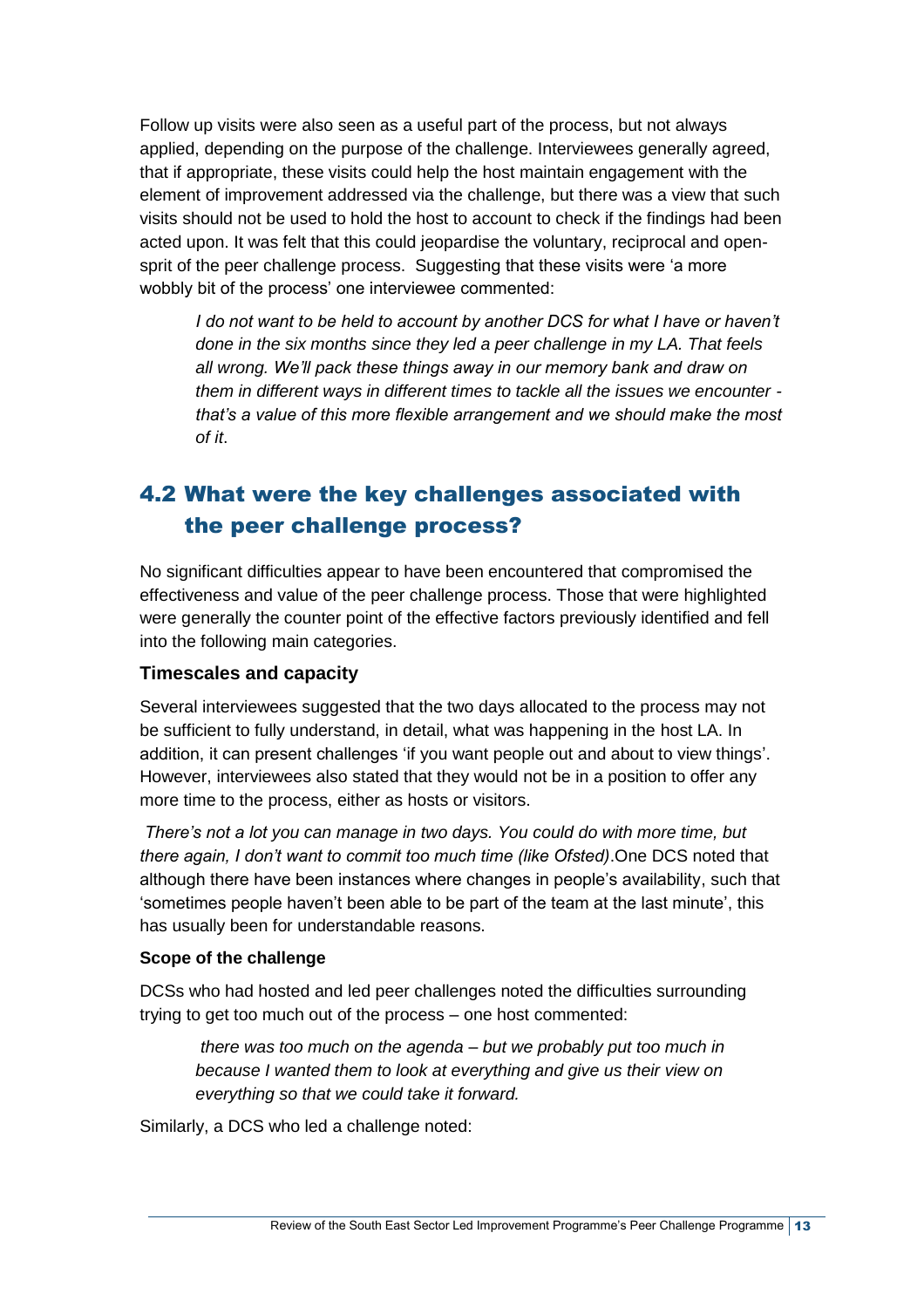*It's difficult when the research question is not defined – when the area of investigation is too broad and vague. It will not add value to the host and could be a waste of time.*

The volume, and relevance, of information provided by host LAs also needs to be carefully considered. Several interviewees commented that they had been given too much information by their hosts prior to the visit and it took too long to read through it.

## **Relationships**

Although not personally experienced, a view was raised that difficulties could arise in terms of the composition and dynamics of the review team, so it was suggested that efforts to ensure that the peer challenge team know each other and are compatible could be beneficial. In addition, potential tensions in the relationship between host and visiting DCS were highlighted as needing careful consideration to ensure the process was meaningful:

*I don't want somebody who is in my pocket.* [I want] *somebody who is going to give me a confident and robust analysis - someone with integrity.*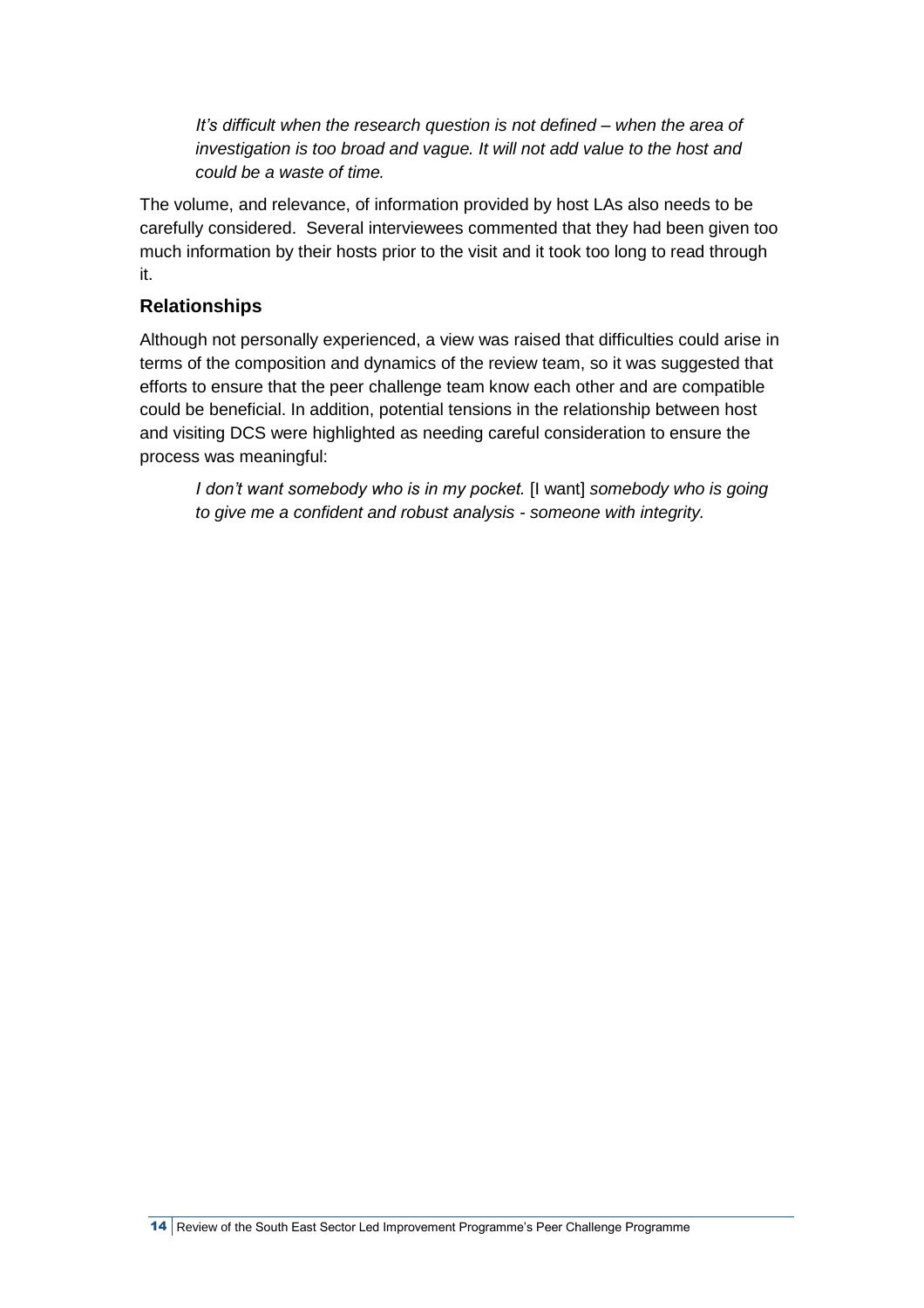# <span id="page-20-0"></span>5 What evidence is there to suggest that involvement in the Peer Challenge Programme makes a difference?

The difference the Peer Challenge Programme has made is most commonly evidenced by examples of how the process has directly contributed to, or been a catalyst for, planned changes in strategy or service delivery.

The direct impacts of professional leadership and development programmes on outcomes for children and young people are very difficult to identify and evidence. An evaluation of the Local Government Association (LGA) Safeguarding Peer Review Programme (Martin *et. al*, 2014) underlines this difficulty noting that '*in all cases, interviewees struggled to isolate the specific impact of the programme*<sup>1</sup> '. However, as shown in the views of DCSs presented below, the impact associated with the Peer Challenge Programme is seen as an important part of their improvement journeys.

### **Informed strategic changes**

l

Several local authorities have used the additional evidence, and perspectives, provided by the peer challenge to strengthen the basis for, or corroborate, decisions they planned to take in relation to their improvement journeys. This has led to revised strategies for working with specific groups of children and young people and new arrangements for partnership working.

*The recommendations that come out of that* [peer challenge] *absolutely informs the development of our* [specific service area] *strategy. So it has changed how we do things in terms of* [that area of service]. *It is not just the challenge, it is difficult to say x leads to y but it is definitely part of the intelligence, the data* [that] *led to a change in how we developed our* [specific service area] *arrangements.*

*What* [the peer challenge] *gave us was...the confidence that we had the basis right, the strategy was good and then it gave us the confidence to say "well this is very good but what is missing?". The peer challenge wasn't the tipping point or watershed moment but it was something that people stood on to get to the next step.*

*So we used the peer challenge to give an external view about our partnership arrangements...after that we established a new* [arrangement] *– that became our platform to develop the new partnership architecture and that was directly after that peer challenge.*

<sup>1</sup> P.17, *Longer-Term Impact of Safeguarding Children Peer Reviews*. Slough: NFER. (2014)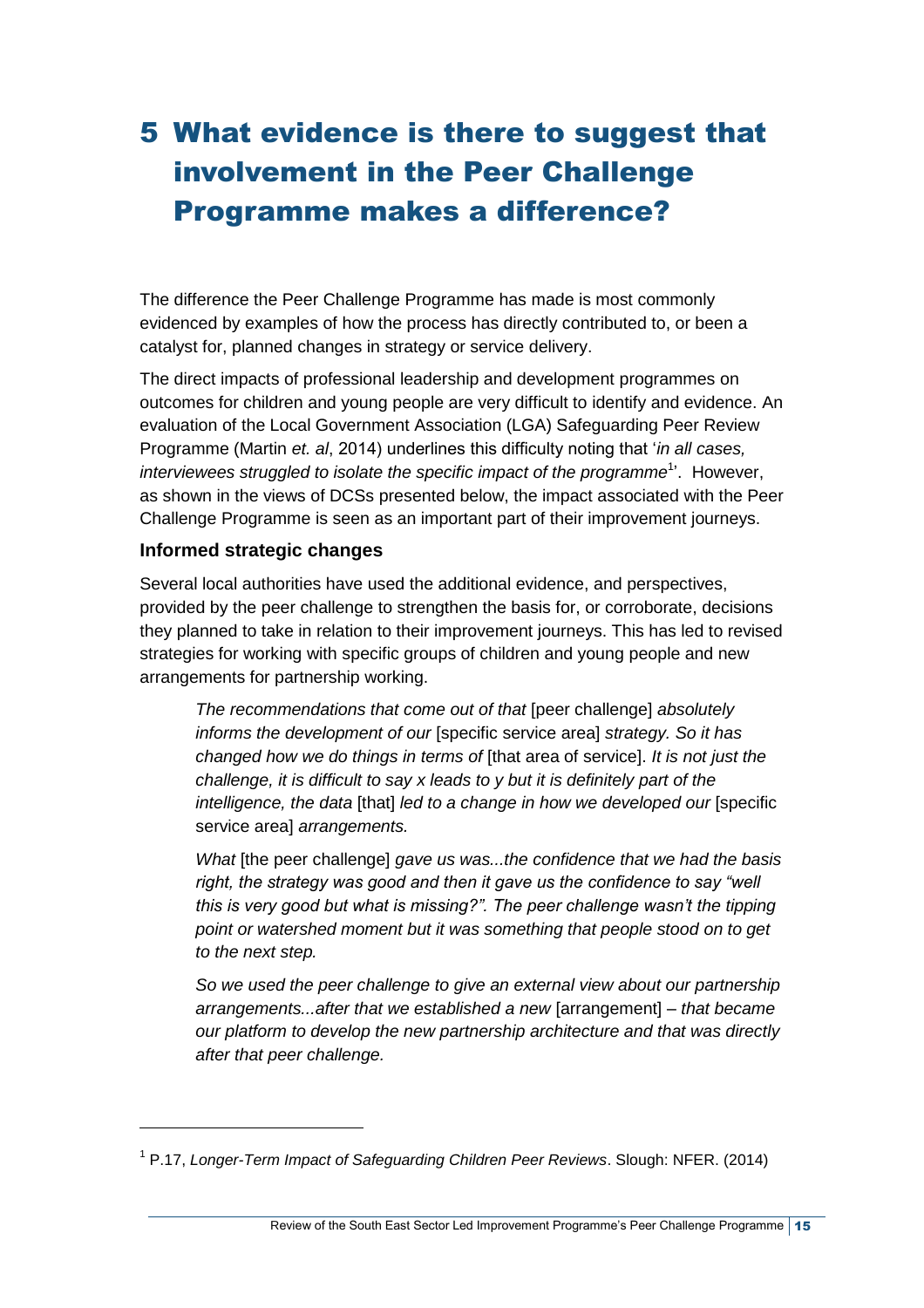*Peer challenge helped us to unpick what was happening and made us realise that localised services doesn't have to mean each* [local delivery site] *has its own budget and commission its own additional services so consideration has been given to block commissioning* [in a number of ways] *to get the same deal between* [local delivery sites] *with economies of scale, which is underway. This has led to a real money saving.*

[Our] *Service had undergone changes and been really successful in engaging partners in the new way of working. Since then, I have had [service] restructures and what I learned from being involved as a visitor in peer challenge, absolutely fed into my thinking when making changes in my own services.* 

### **Tangible difference to service design and delivery**

The impact of the peer challenge in a few local authorities has manifested itself in the restructure or redesign of elements of the systems or services provided to children and young people. Interviewees highlighted how either the feedback from the peer challenge process or the learning gathered from being part of a visiting team had been used to make a tangible difference to the design and delivery of children and young people's services.

*We were thinking about doing a family CAF ... the member of the team that was in that* [peer challenge]*, came back and said it was really good and that just gave us the final push to implement it*. *I think that the impact has been on how the services have been better developed to support them rather than necessarily impacting directly on them.*

*Feedback* [from the peer challenge]*...gave a clear message that there was*  [an issue with the organisation of specific services]*, that is an area we are pursuing now... in terms of taking our next steps around how we structure our services for* [a specific group of children and young people].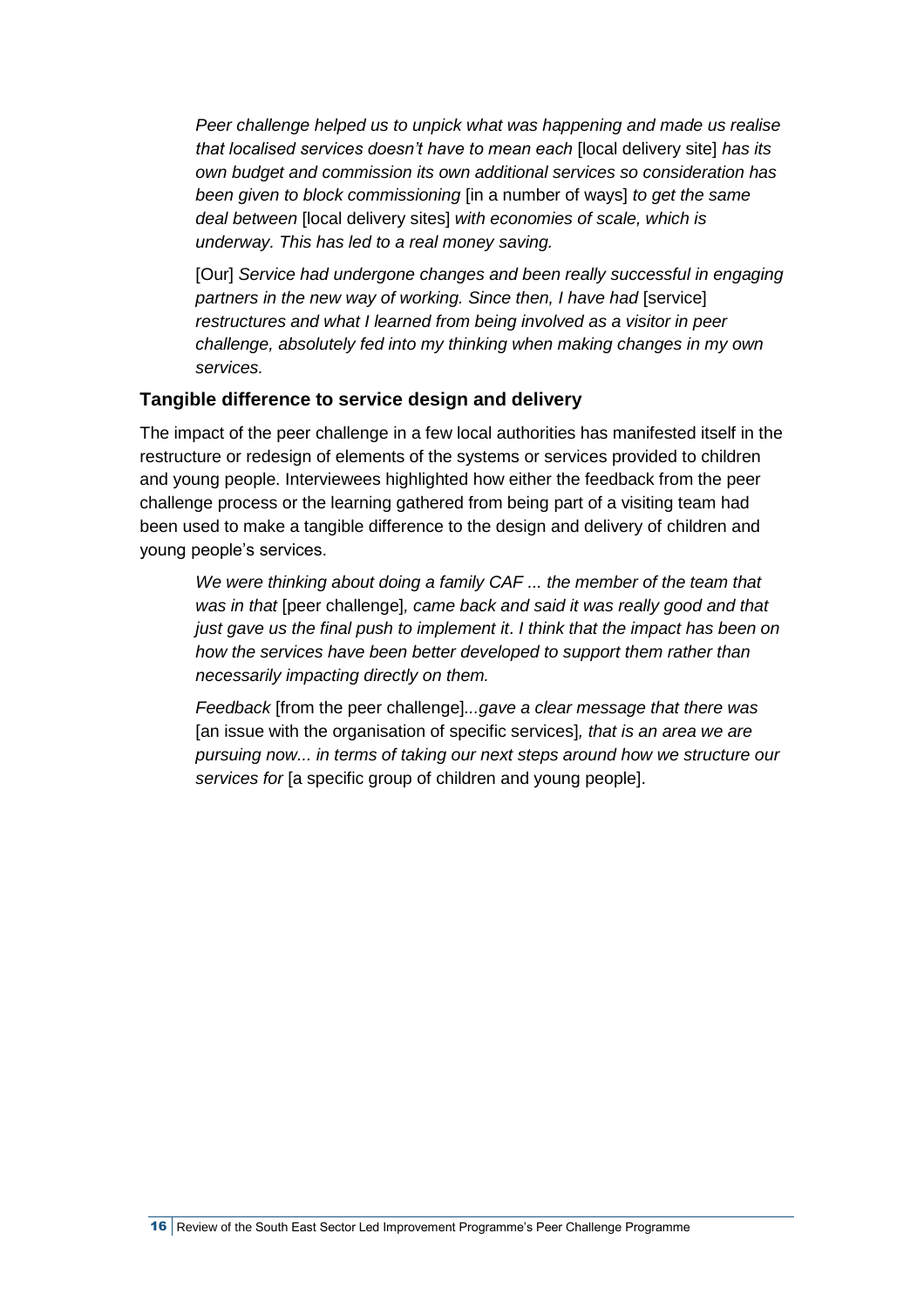# <span id="page-22-0"></span>6 Opportunities for further development and conclusions

## <span id="page-22-1"></span>6.1 Opportunities for further development

When asked to consider the potential for developing the Peer Challenge Programme, a few DCSs identified opportunities to enhance the process by:

- making changes to the practical or administrative aspects of the Programme  $\bullet$
- $\bullet$ considering options to capture and share the learning from the Programme.

### **Changes to practical or administrative aspects of the Programme**

A small number of DCSs suggested it may be useful to consider offering **some additional guidance, or possibly training,** to those who are new to the Peer Challenge Programme.

*When we first started it we did put on sessions (which I think the LGA ran for us)... about hosting a peer challenge or carrying out a peer challenge and we did half day workshops and a load of people went through those and we haven't done those for a while so maybe we need to think about developing the next group.*

*(Although) I think that you can overdo these things sometimes, I'm not sure if the guidance has a lot of detail of what you should be asking for beforehand*  [as a DCS]*. If I had to become a DCS ...I suspect I would have found it more difficult to do because I am not sure that I would have had enough preparation.*

The possibility of widening participation in the peer challenge to involve local authorities' partners was also suggested. Possible options included:

- providing partners with feedback on the outcome of the process as it 'would have  $\bullet$ been nice/better to have included more partners in the feedback'
- involving partners in a visiting team conducting a challenge in another local authority area to which they could contribute their specific (and complementary) expertise and knowledge.

### **Options to capture and share the learning from the Programme**

The possibility of establishing an archive or virtual library of self assessments (or other outputs of the peer challenge process that local authorities considered useful) was raised. The purpose of such an archive or library would be to act as a 'collective memory' of peer challenges and to offer practical examples to shape other local authorities' thought processes rather than them 'starting from a blank sheet'. It was suggested that placing any such documents in the archive/library **should only be on a voluntary basis**, with no expectation that local authorities should share all (or any)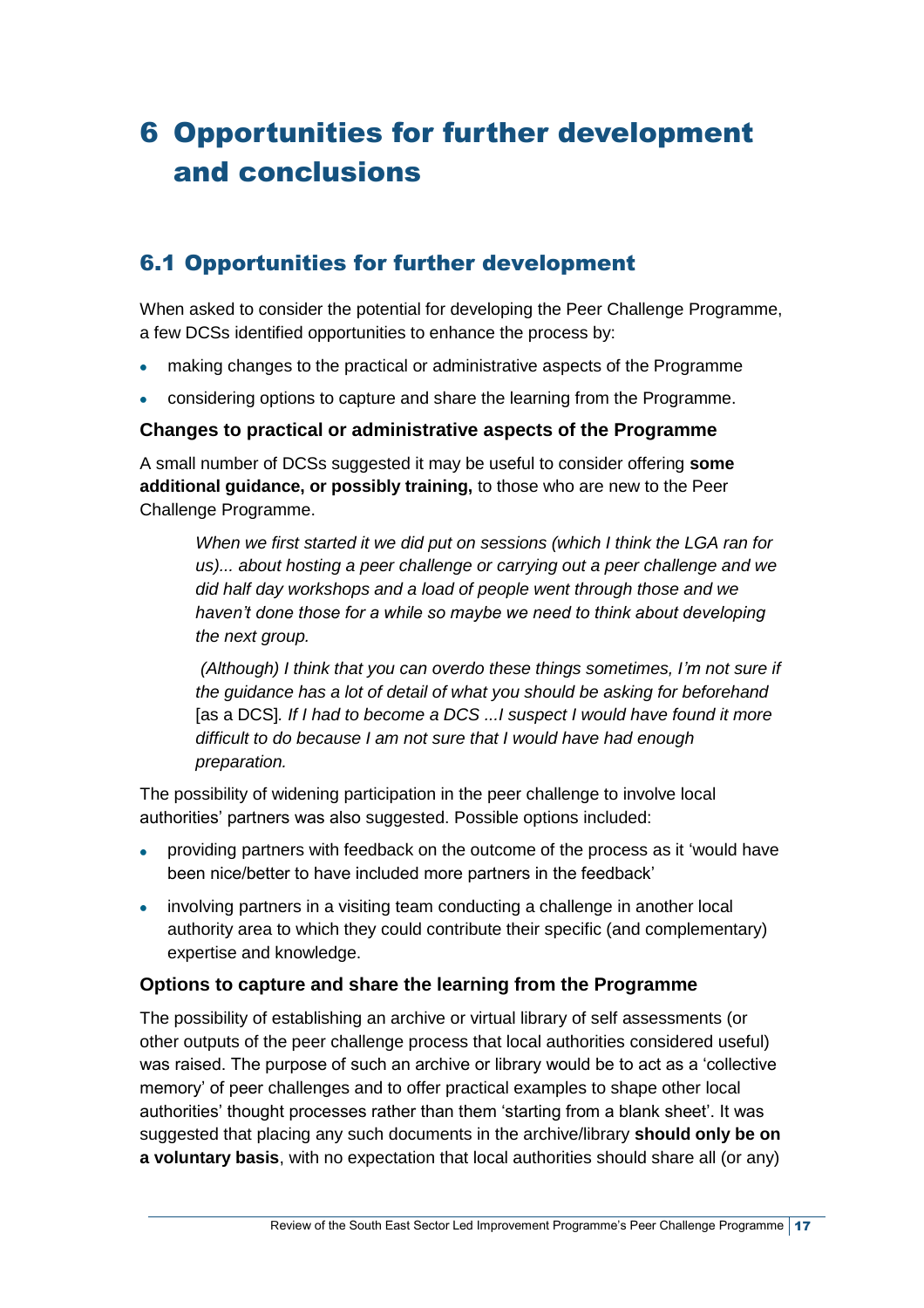of the outputs of their peer challenge. This was considered important to protect the detailed and open dialogue which is a hallmark of the challenge process.

The potential to share learning from the Peer Challenge Programme more widely with local authorities in regions outside the South East was also raised.

*I don't know if they are happening in other parts* [of England] *as well. I wonder if there is any more cross regional stuff that we should be sharing stuff and talking to each other on how we do things. It could be like a seminar where we all come together and do a bit of sharing.*

## <span id="page-23-0"></span>6.2 Conclusions

l

The Peer Challenge Programme, managed by the SESLIP, is regarded as a highly valuable process which provides unique practical and expert insights that can be tailored to individual local authorities' improvement journeys. Local authorities' involvement in the Programme is driven by: the external perspectives and validation that it offers on specific changes or more general approaches to improvement; the professional development it offers individuals; and the credible, in-depth learning opportunity it provides for local authorities to increase their knowledge and experience through a constructive dialogue with peers.

As the hosts of a peer challenge, local authorities benefit from their involvement in an independent scrutiny process which provides expert insights on aspects of children and young people's services that they have chosen. Simultaneously, participation in a visiting team provides individuals with unique professional development opportunities, the space and time to critically reflect on their practice and to build networks of contacts with similar professionals in other local authorities.

The Programme's effectiveness relies on the breadth of participants' skills and expertise, from multiple local authorities; the pre-visit communications to specify parameters that are clear and focused; and local authorities' commitment to invest sufficient time in preparing for, as well as engaging in, the two-day challenge visit itself. Agreement on the most appropriate format for feedback from the challenge visit is critical to its effectiveness. Feedback that is concise, if written, and related to the key lines of enquiry for the visit is regarded as the most effective format.

The Peer Challenge Programme has had an impact on the shape of children and young people's services in many local authorities, albeit as one of a number of contributory factors influencing the decision to implement such changes. Several local authorities reported changes to elements of their service delivery or design; or wider, more strategic improvements subsequent to their involvement in the Programme. Elements of the suggestions for enhancing the Programme are already reflected in ongoing actions to develop the Programme. For example, at the time of conducting the fieldwork, guidance<sup>2</sup> was developed to support new participants in the Peer Challenge process and made available in the latest Peer Challenge Round.

<sup>&</sup>lt;sup>2</sup> Orientation and Preparation slide set, <http://seslip.co.uk/download-file/160>

<sup>18</sup> Review of the South East Sector Led Improvement Programme's Peer Challenge Programme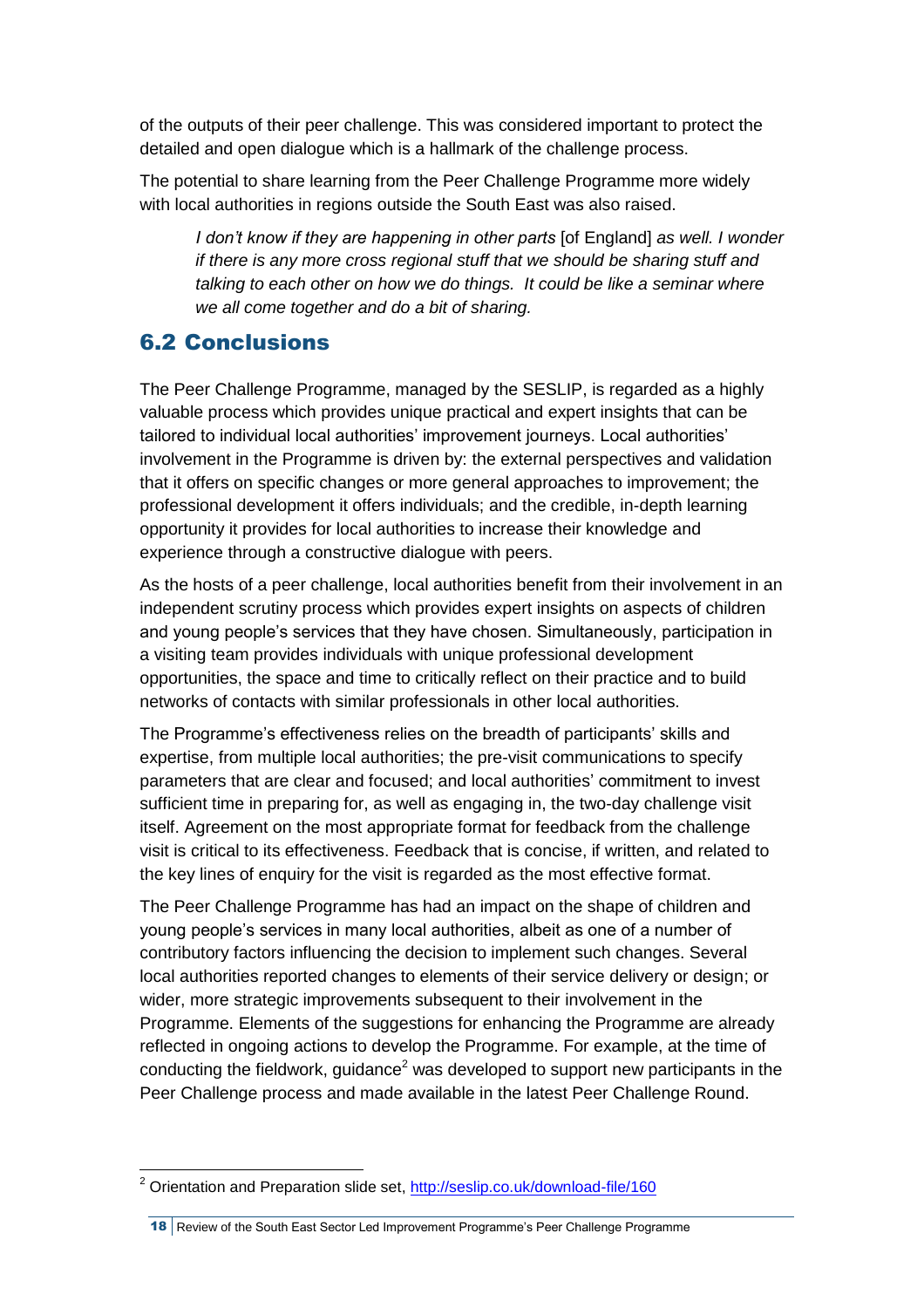## <span id="page-24-0"></span>7 References

Martin, K., Buchanan, E. and Jeffes J. (2014). *Longer-Term Impact of Safeguarding Children Peer Reviews*. Slough: NFER.